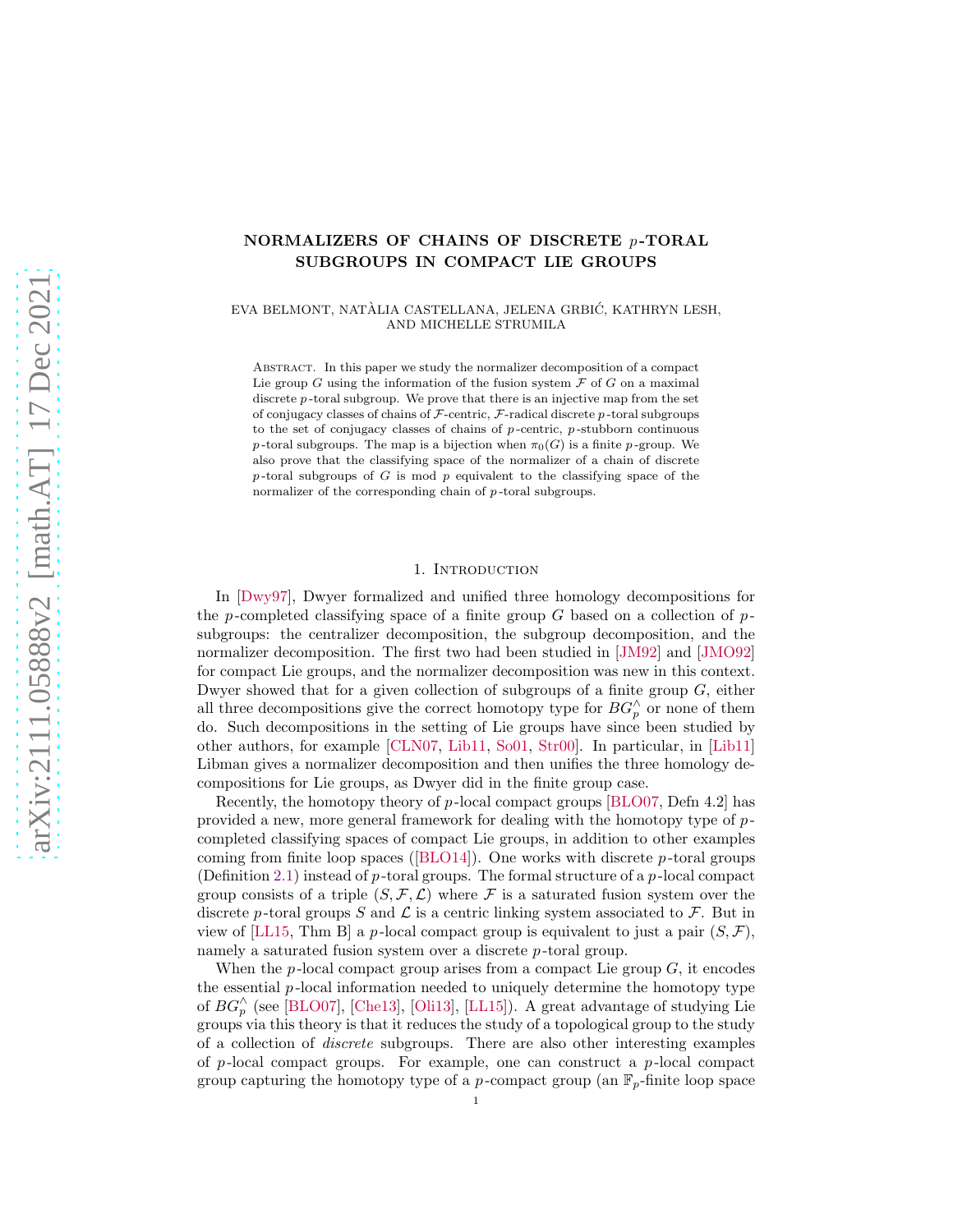together with a chosen p-complete delooping, see  $[DW94]$ . Other examples of p -local compact groups are given in [\[BLO14\]](#page-16-5) and [\[GLR19\]](#page-16-8).

To state the form of a normalizer decomposition more precisely, consider a collection C of closed subgroups of a Lie group G. Define  $\overline{sd}(\mathcal{C})$  to be the poset of G-conjugacy classes of chains of proper inclusions in C, say  $\mathbf{H}_* := (\mathbf{H}_0 \subset \cdots \subset \mathbf{H}_k)$ . One can construct a functor  $\delta$ :  $\overline{s}d(\mathcal{C}) \to$  Top, and a natural transformation from  $\delta$ to the constant functor with value  $BG$ , to induce a map

<span id="page-1-0"></span>(1.1) 
$$
\left(\underset{\overline{s}d(\mathcal{C})}{\text{hocolim }\delta}\right)^{\wedge}_{p} \to BG_{p}^{\wedge}
$$

such that  $\delta(\mathbf{H}_{*}) \simeq BN_G(\mathbf{H}_0 \subset \cdots \subset \mathbf{H}_k) := B(\bigcap_i N_G(\mathbf{H}_i)).$  The following statement collects results of [\[Lib11,](#page-17-0) Thm C, D], [\[JMO92,](#page-16-2) Thm 1.4], and [\[BLO07,](#page-16-4) Lemma 9.7] that establish collections for which the normalizer decomposition correctly computes the p-completed homotopy type of BG.

<span id="page-1-1"></span>**Theorem 1.2.** Let G be a compact Lie group and let C be either  $(i)$  the collection of nontrivial p-radical p-toral subgroups or  $(ii)$  the collection of p-stubborn  $p$ -toral subgroups or (iii) the collection of  $p$ -centric  $p$ -toral subgroups of  $G$  (see Definition [4.1\)](#page-8-0). Then  $(1.1)$  is an equivalence.

Our program's goal, taken up in a forthcoming work  $[BCG^+]$ , is a computable setup that generalizes the normalizer decomposition [\(1.1\)](#page-1-0) from compact Lie groups to p -local compact groups. The formalism is a straightforward generalization of the earlier work of Libman [\[Lib06\]](#page-17-5) giving a normalizer decomposition for  $p$ -local finite groups. In a result similar to Theorem [1.2,](#page-1-1)  $[BCG^+]$  will also show that if the plocal compact group corresponds to the fusion system  $\mathcal{F}$ , then the full subcategory of F consisting of F-centric and F-radical subgroups (Definition [4.1\)](#page-8-0) is sufficient to determine the homotopy type of the  $p$ -completed classifying space. This result is in the literature for finite groups ( $\lbrack \text{Gro02}, \text{ Thm 1.5} \rbrack$ ) and p-local finite groups  $([BCG<sup>+</sup>05, Thm 3.5]),$  $([BCG<sup>+</sup>05, Thm 3.5]),$  $([BCG<sup>+</sup>05, Thm 3.5]),$  but not for p-local compact groups.

When it comes to actual computations, the analysis of the spaces coming into our normalizer decompositions for  $p$ -local compact groups can be delicate. This paper is largely in service of understanding the spaces in the decompositions that we obtain in certain examples. In particular, we need to understand what happens in the case of a  $p$ -local compact group that arises from a compact Lie group, because we want to compare the decomposition we obtain in  $[BCG^+]$  with the earlier one of Libman for the corresponding Lie group [\[Lib11\]](#page-17-0).

We turn to a description of the contents of this paper and how they fit into our program. Let G be a compact Lie group, and let  $S \subseteq G$  be a maximal p-toral subgroup of G with maximal discrete p-toral subgroup  $S \subseteq S$ . The corresponding fusion system  $\mathcal F$  associated to G is the category whose objects are the discrete ptoral subgroups of S, and whose morphisms are given by homomorphisms induced by conjugation by elements of  $G$ . The goal of this paper is to establish that the left side of  $(1.1)$ , which is described in terms of chains of continuous p-toral groups and the action of G, can instead be described in terms of  $\mathcal F$ , i.e. in terms of chains of discrete p-toral groups of G and morphisms in  $\mathcal{F}$ . There are two issues: the indexing category, and the values of the functor  $\delta$ .

Our first theorem addresses the indexing category, by relating conjugacy classes of chains of discrete p-toral subgroups of a compact Lie group  $G$  to conjugacy classes of chains of continuous  $p$ -toral subgroups of  $G$ . The following theorem establishes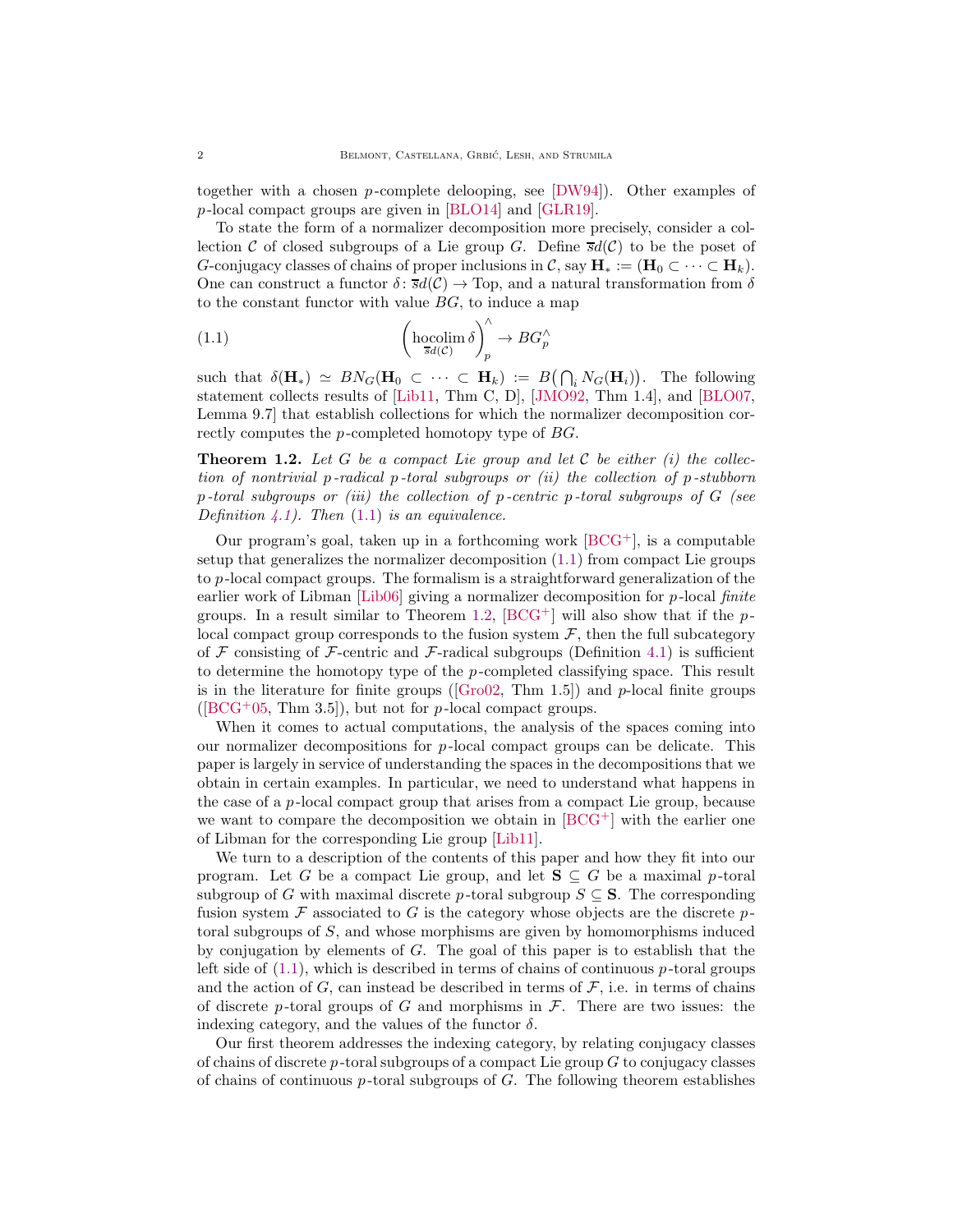that the desired classes of chains can all be found by considering the  $p$ -stubborn p-toral subgroups of G, which are classified in [\[Oli94\]](#page-17-6) for classical groups. (See Definition [2.5](#page-4-0) for p -discretization.)

**Theorem [4.3.](#page-9-0)** Let **S** be a maximal p-toral subgroup of a compact Lie group  $G$ , with p-discretization  $S \subseteq S$ . The closure map  $P \mapsto \overline{P}$  defines an injective map

$$
\{P_0 \subseteq \ldots \subseteq P_k \subseteq S \mid \text{all } P_i \text{ are } \mathcal{F}\text{-centric and } \mathcal{F}\text{-radical }\}/G
$$

 $\{P_0 \subseteq \ldots \subseteq P_k \subseteq S \mid \text{all } P_i \text{ are } p\text{-toral}, p\text{-centric, and } p\text{-stubborn}\}\}/G.$ 

The map is a one-to-one correspondence if  $\pi_0 G$  is a p-group.

Our second theorem deals with the values of the functor  $\delta$  in [\(1.1\)](#page-1-0). In particular, we relate the mod  $p$  homotopy type of the classifying spaces of normalizers of chains of discrete  $p$ -toral subgroups to those of chains of continuous  $p$ -toral subgroups. Since our decomposition for  $p$ -local compact groups will involve the former, this theorem will relate  $(i)$  the decomposition given by our p-local compact group methods applied to the case of a compact Lie group and  $(ii)$  the decomposition for a compact Lie group that is obtained by [\[Lib11\]](#page-17-0).

**Theorem [5.1.](#page-13-0)** Let  $\mathbf{P}_0 \subseteq \ldots \subseteq \mathbf{P}_k$  be a chain of p-toral subgroups of a compact Lie group G, and let  $P_0 \subseteq \ldots \subseteq P_k$  be a chain of discrete p-toral subgroups such that each  $P_i$  is a p-discretization of  $P_i$ . Then

 $N_G(P_0 \subseteq \ldots \subseteq P_k) \longrightarrow N_G(\mathbf{P}_0 \subseteq \ldots \subseteq \mathbf{P}_k)$ 

induces a mod p equivalence of classifying spaces.

The proof introduces the outer automorphism group of a chain  $H_0 \subseteq \cdots \subseteq H_k$ (Definition [5.2\)](#page-13-1), which turns out to be a finite group and plays an important role in the argument. (See Proposition [5.3,](#page-13-2) Lemma [5.6,](#page-14-0) and diagram [\(5.14\)](#page-16-12).)

In summary, this paper provides the technical results necessary to compare two normalizer decompositions for classifying spaces of compact Lie groups: the one obtained by applying  $[\text{BCG}^+]$  to a p-local compact group arising from a Lie group G, and the earlier one due to Libman [\[Lib11\]](#page-17-0), obtained by techniques using G-actions. The two decompositions are related by taking closures of discrete  $p$ -toral subgroups, which brings up surprisingly subtle issues. Hence we develop some useful tools for studying the relationship between discrete p -toral groups and their closures, as well as the relationship between the classifying spaces of their respective normalizers.

**Notation.** Throughout the paper,  $G$  denotes a compact Lie group. Our convention for conjugation is that  $c_g(x) = g^{-1}xg$ . We generally use a boldface font to denote a topological group, as opposed to a discrete group, with the exception of the ambient Lie group G itself. For example, we use  $P$  for a p-toral group, and P for a discrete p -toral group.

**Organization.** Section [2](#page-3-1) includes background material on p-toral and discrete  $p$ -toral subgroups of a compact Lie group. Section [3](#page-5-0) presents a key technical result on p-discretization of pairs, which allows us to understand how chains of discrete p -toral subgroups conjugate inside their closures. Some of the results of this section already appear in [\[BLO07\]](#page-16-4), but we present some simplified proofs.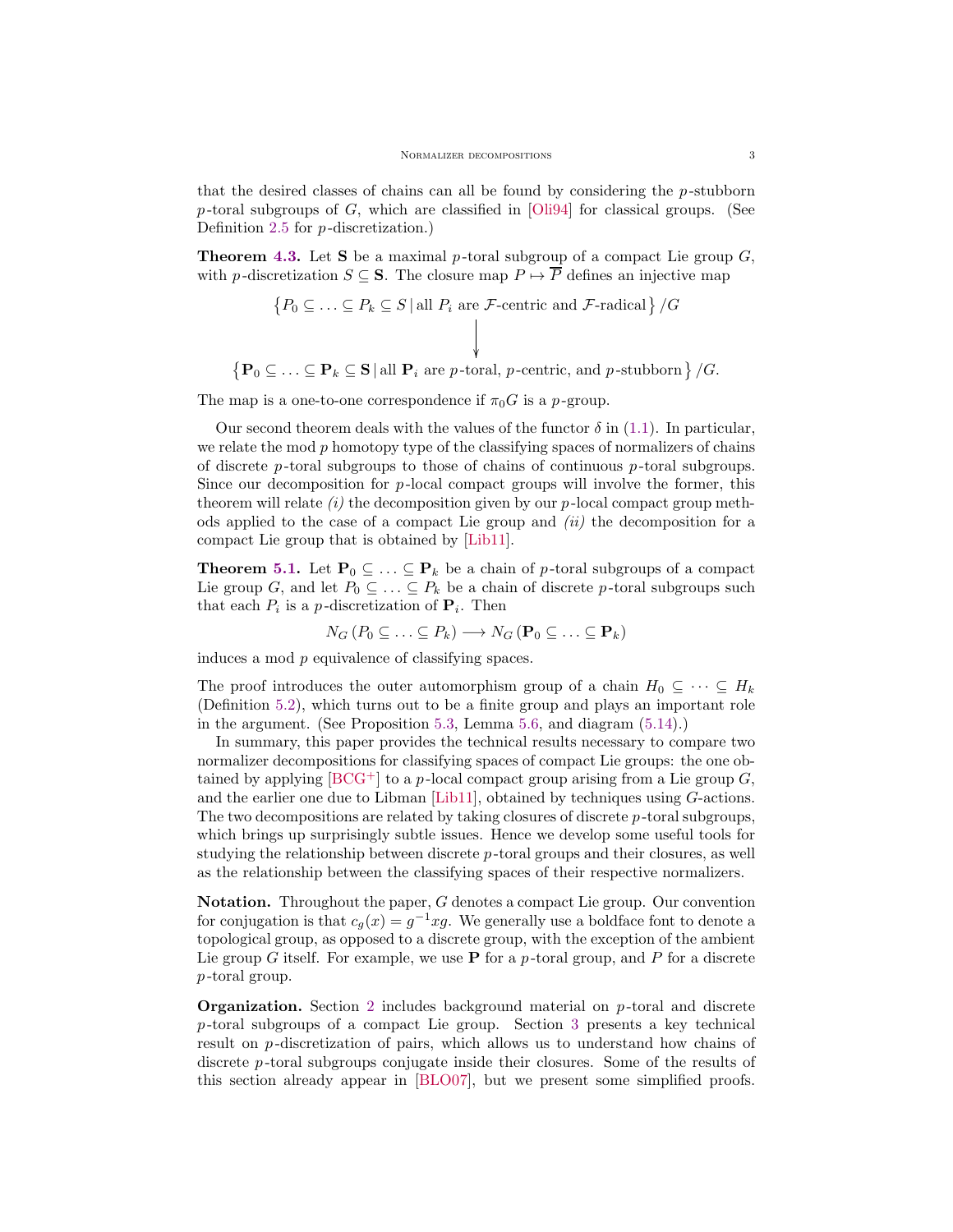Section [4](#page-8-1) contains the proof of Theorem [4.3.](#page-9-0) Lastly, in Section [5](#page-12-0) we introduce the group of outer automorphisms of a chain and we prove Theorem [5.1.](#page-13-0)

Acknowledgements. This paper is the first part of the authors' Women in Topology III project. A second part of that project will appear in a separate article [\[BCG](#page-16-9)<sup>+</sup>]. We thank the organizers of the Women in Topology III workshop, as well as the Hausdorff Research Institute for Mathematics, where the workshop was held. The Women in Topology III workshop was supported by NSF grant DMS-1901795, the AWM ADVANCE grant NSF HRD-1500481, and Foundation Compositio Mathematica. The second author was partially supported by Spanish State Research Agency through the FEDER-MEC grant MTM2016-80439-P, and the Severo Ochoa and María de Maeztu Program for Centers and Units of Excellence in R&D (CEX2020-001084-M). Finally, the authors gratefully acknowledge exchanges with Bill Dwyer, who suggested the approach to p -discretizations used in Section [3,](#page-5-0) and also thank the anonymous referee for a careful reading and suggestions for improvements.

### 2.  $p$ -toral and discrete  $p$ -toral subgroups of Lie groups

<span id="page-3-1"></span>In this section, we give background material on  $p$ -toral and discrete  $p$ -toral subgroups of a compact Lie group  $G$ . First, the definitions.

### <span id="page-3-0"></span>Definition 2.1.

- (1) A group is p-toral of rank r if it is an extension of a torus of rank r by a finite  $p$ -group.
- (2) A discrete p-torus of rank r is a group isomorphic to a product  $(\mathbb{Z}/p^{\infty})^r$ .
- (3) A discrete p-toral group of rank r is an extension of a discrete p-torus of rank  $r$  by a finite  $p$ -group.

**Remark.** When we want to emphasize the difference between a  $p$ -toral group and a discrete p -toral group, we will sometimes refer to the former as a continuous p -toral group.

The  $p$ -toral subgroups of a compact Lie group  $G$  play a key role in the analysis of the mod  $p$  homology of the classifying space of  $G$ , analogous to the role played by the  $p$ -subgroups in the case of a finite group. However, there is a key difference between the finite and topological contexts: subgroups of finite  $p$ -groups are finite  $p$ -groups, but subgroups of p-toral groups need not be p-toral. For example,  $S^1$  is a p-toral group, but it has finite subgroups of order prime to  $p$  (certainly not  $p$ -toral) as well as the subgroup  $\mathbb{Z}/p^{\infty} \subset S^1$  (also not p-toral, for a different reason). By contrast, a subgroup of a discrete  $p$ -toral group is necessarily another discrete  $p$ -toral group. This feature of discrete p-toral subgroups of a compact Lie group  $G$  gives them an advantage over continuous  $p$ -toral subgroups as tools to approximate  $G$ .

A compact Lie group  $G$  admits both maximal continuous  $p$ -toral subgroups and maximal discrete  $p$ -toral subgroups, both of which have properties analogous to those of the Sylow *p*-subgroups of a finite group.

<span id="page-3-2"></span>Proposition 2.2 ([\[BLO07,](#page-16-4) Prop. 9.3]). Let G be a compact Lie group.

(1) Every p-toral subgroup (respectively, discrete p-toral subgroup) of  $G$  is contained in a maximal one.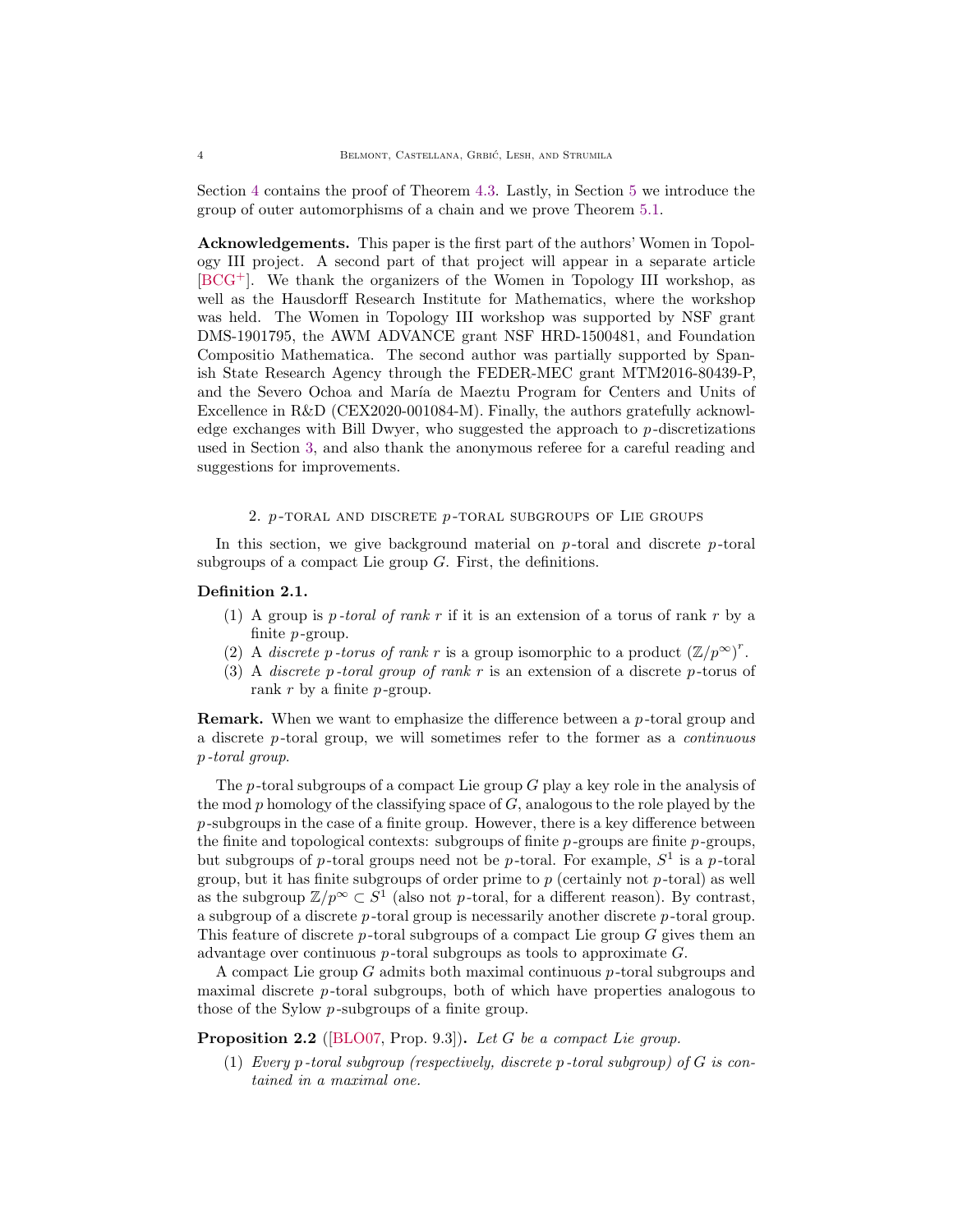# (2) All maximal p -toral subgroups (respectively, discrete p -toral subgroup) are conjugate in G.

Unfortunately, discrete  $p$ -toral subgroups will not be good approximations to  $\alpha$  continuous  $p$ -toral groups when their group theoretic properties interact badly with their embeddings. In particular, a discrete  $p$ -toral group can have smaller rank than its closure, and this can occur even when the groups are just tori. For example,  $\mathbb{Z}/p^{\infty}$  can be embedded via a homomorphism as a dense subgroup of  $S^1 \times S^1$ . To set apart good approximations from bad ones, we have the following definition.

**Definition 2.3** ([\[BLO07,](#page-16-4) Defn. 9.1]). A discrete p-toral subgroup  $P \subseteq G$  is snugly embedded if P is a maximal discrete p-toral subgroup of  $\overline{P}$ .

<span id="page-4-4"></span>**Lemma 2.4** ([\[BLO07,](#page-16-4) Prop. 9.2]). If  $P \subseteq G$  is a snugly embedded discrete p-toral group, then  $P \hookrightarrow \overline{P}$  induces a homotopy equivalence  $(BP)_{p}^{\wedge} \simeq (B\overline{P})_{p}^{\wedge}$ .

Not all discrete  $p$ -toral subgroups of a compact Lie group  $G$  are snugly embedded. However, since any p-toral group possesses maximal discrete p-toral subgroups by Proposition [2.2,](#page-3-2) a  $p$ -toral group can always be approximated by a snugly embedded discrete *p*-toral group. A more compact terminology will be helpful.

<span id="page-4-0"></span>**Definition 2.5.** Let **P** be a p-toral subgroup of G, and let  $P \subseteq \mathbf{P}$  be a snugly embedded discrete p-toral subgroup with  $\overline{P} = P$ . We say that P is a p-discretization of P.

In particular, a  $p$ -discretization of  $P$  is characterized by being a maximal discrete  $p$ -toral subgroup of **P**.

<span id="page-4-3"></span>Example 2.6. A torus has only one p -discretization, namely the subgroup consisting of all  $p$ -torsion elements. Similarly, Proposition [2.2\(](#page-3-2)2) establishes that any abelian p -toral group has a unique p -discretization.

In general, however, a  $p$ -toral group  $P$  that has multiple components has many p-discretizations. If  $P \subseteq \mathbf{P}$  is one such, then the others are all conjugate to P in  $\mathbf{P}$ by Proposition [2.2\(](#page-3-2)2). The stabilizer of P is  $N_P(P)$ , so the approximations are parametrized by  $\mathbf{P}/N_{\mathbf{P}}(P)$ . (See also Remark [3.7.](#page-7-0))

The simplest nontrivial example with more than one discretization is the 2-toral group  $P = O(2) \cong S^1 \rtimes {\pm 1}$ , where -1 is represented by reflection over the yaxis. An obvious 2-discretization is given by the subgroup  $P = \mathbb{Z}/2^{\infty} \rtimes {\pm 1}$ . A direct matrix calculation shows that  $N_{\mathbf{P}}(P) = P$ , so in fact the 2-discretizations are parametrized by  $\mathbf{P}/P \cong S^1/\left(\mathbb{Z}/2^{\infty}\right)$ . The other parametrizations are given by

<span id="page-4-1"></span>(2.7) 
$$
P' = (\mathbb{Z}/2^{\infty} \times \{1\}) \sqcup (\xi \cdot \mathbb{Z}/2^{\infty} \times \{-1\})
$$

where  $\xi$  is any fixed element of  $S^1$ . And indeed, the proof of [\[BLO07,](#page-16-4) 9.3] establishes that, in general, the different  $p$ -discretizations of a  $p$ -toral group  $P$  can be obtained by conjugation by an element of the torus of P.

We close this section by observing that, as in  $(2.7)$ , any p-discretization must start with the unique p -discretization of the torus.

<span id="page-4-2"></span>**Lemma 2.8.** If **P** is a p-toral group with maximal torus **T**, and  $T_p$  denotes the p-torsion elements of  $\mathbf T$ , then any p-discretization of  $\mathbf P$  must contain  $T_p$ .

*Proof.* By Proposition [2.2,](#page-3-2)  $T_p$  can be expanded to a p-discretization P' of **P**, and P' is conjugate to P in **P**. However,  $T_p$  is a normal subgroup of **P** and hence is stabilized by the conjugation. Thus  $T_p \subseteq P$  as well.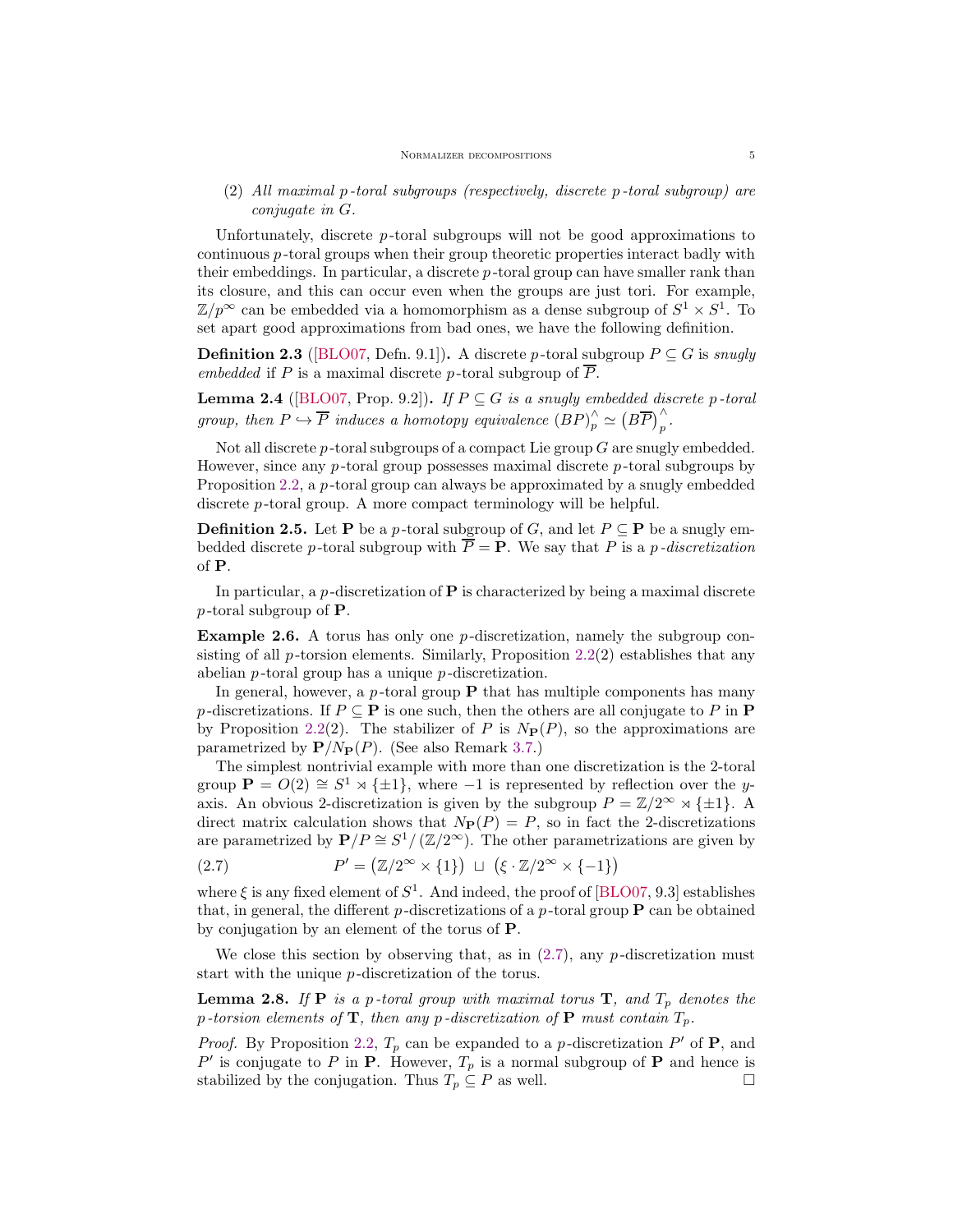#### 3. *p*-DISCRETIZATIONS OF PAIRS

<span id="page-5-0"></span>Let **P** be a p-toral group. Proposition [2.2](#page-3-2) tells us that all p-discretizations of **P** are conjugate in **P**. It also tells us that if  $\mathbf{Q} \subseteq \mathbf{P}$  is a p-toral subgroup and Q is a p-discretization of  $Q$ , then  $Q$  can be expanded to a p-discretization  $P$  of  $P$ . However, it is likely that there is more than one way to expand  $Q$ ; that is, there can be different pairs of discrete p-toral subgroups  $(Q, P_1)$  and  $(Q, P_2)$  that are p-discretizations for the pair  $(Q, P)$ . The main goal of this section is to establish the following proposition, which can be thought of as a uniqueness statement about p-discretizations of pairs. The point is that  $P_1$  and  $P_2$  are conjugate in **P** by an element that fixes Q. Hence the pair  $(Q, P_1)$  is conjugate in **P** to the pair  $(Q, P_2)$ .

<span id="page-5-3"></span>**Proposition 3.1.** If  $P_1$  and  $P_2$  are p-discretizations of **P**, and  $Q \subseteq P_1 \cap P_2$ , then there exists  $y \in C_{\mathbf{P}}(Q)$  such that  $c_{\mathbf{y}}(P_1) = P_2$ .

Our approach is based on a non-canonical (and non-topological) splitting of  $p$ toral groups, for which we use the following standard homological lemma.

<span id="page-5-1"></span>**Lemma 3.2.** Let  $K$  be a finite group, and let

$$
0\longrightarrow I\longrightarrow X\longrightarrow V\longrightarrow 0
$$

be a short exact sequence of  $\mathbb{Z}[K]$ -modules. If V is uniquely  $|K|$ -divisible and I is an injective  $\mathbb{Z}\text{-module}$ , then there is a splitting  $X \cong I \times V$  as  $\mathbb{Z}[K]$ -modules.

*Proof.* Because I is an injective abelian group, there is a retraction of abelian groups  $r: X \to I$ , which in turn defines a section  $s: V \to X$  of abelian groups. However,  $\text{Hom}_{\mathbb{Z}}(V, X)$  is uniquely |K|-divisible (because V is), so we can define a new section  $\tilde{s}: V \to X$  by averaging over the elements of K,

$$
\tilde{s} := \frac{1}{|K|} \sum_{y \in K} y^{-1} s y.
$$

Then  $\tilde{s}$  is a section of  $X \to V$  as  $\mathbb{Z}[K]$ -modules, which establishes the lemma.

We use the following notation for the splitting result below. Let  $\mathbf{T} = \mathbb{R}^r / \mathbb{Z}^r$  be a rank r torus, whose subgroup of torsion elements is denoted  $T_{\mathbb{Q}} := \mathbb{Q}^r / \mathbb{Z}^r$ . The quotient of **T** by the torsion elements is denoted  $T_{\infty} := \mathbf{T}/T_{\mathbb{Q}}$ . If p is a prime, then the p-torsion subgroup of **T** is denoted  $T_p := (\mathbb{Z}/p^{\infty})^r$ , and we write  $T_{p'}$  for the subgroup of  **consisting of torsion elements of order prime to**  $p$ **, i.e. the product** of all the subgroups  $(\mathbb{Z}/q^{\infty})^r$  over primes  $q \neq p$ .

<span id="page-5-2"></span>**Lemma 3.3.** Let **P** be a p-toral group with p-discretization  $P \subseteq P$ . There exists a (non-canonical, discontinuous) group homomorphism  $P \to P$  that splits the inclusion  $P \hookrightarrow P$ . Any such splitting has the property that if P' is another pdiscretization of **P**, then  $P' \to \mathbf{P} \to P$  is an isomorphism.

*Proof.* Let **T** be the maximal torus of **P** and let  $K = \pi_0 \mathbf{P} = \mathbf{P}/\mathbf{T}$ , a finite p-group. By Lemma [3.2](#page-5-1) applied to  $\mathbf T$  (considered as a discrete group), there is a split short exact sequence of  $\mathbb{Z}[K]$ -modules

$$
0 \longrightarrow T_p \longrightarrow \mathbf{T} \longrightarrow T_{p'} \times T_{\infty} \longrightarrow 0.
$$

Note that by Lemma [2.8,](#page-4-2)  $T_p \subseteq P$ . Further, because  $T_{p'} \times T_{\infty}$  is split from **T** as a  $\mathbb{Z}[K]$ -module, we know  $T_{p'} \times T_{\infty}$  is normal in **P** and we can define the quotient  $\tilde{P} := \mathbf{P}/(T_{p'} \times T_{\infty})$ , which is a discrete p-toral group. (We note here that we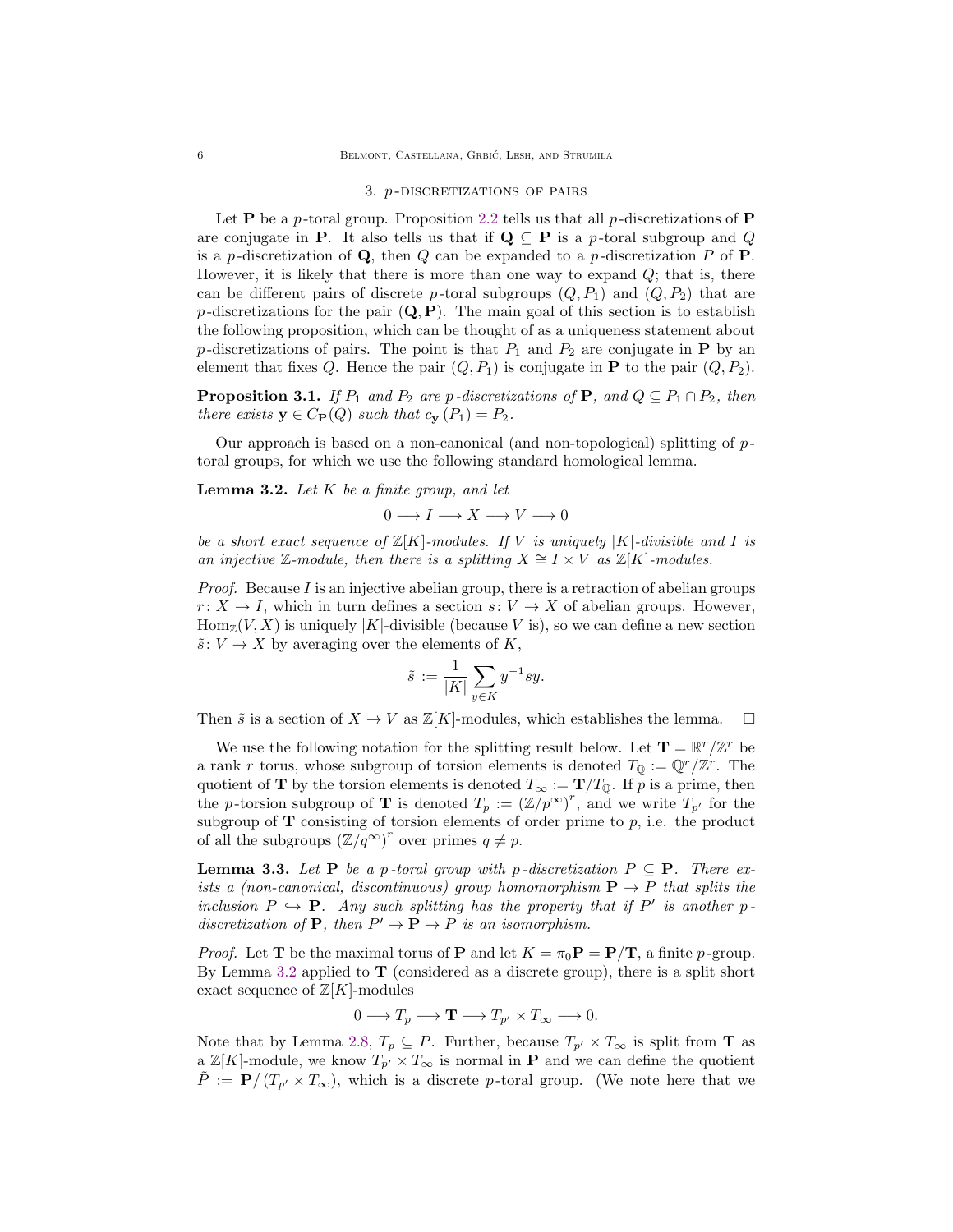have completely discarded the topology on the torus. The key tool resulting from Lemma [3.3](#page-5-2) is Lemma [3.5,](#page-6-0) and the topology is not needed there.)

<span id="page-6-1"></span>Consider the commutative ladder of exact sequences

(3.4)  
\n
$$
0 \longrightarrow T_p \longrightarrow P \longrightarrow K \longrightarrow 0
$$
\n
$$
\downarrow
$$
\n
$$
0 \longrightarrow \underbrace{T_p \times T_{p'} \times T_{\infty}}_{\mathbf{T}} \longrightarrow \mathbf{P} \longrightarrow K \longrightarrow 0
$$
\n
$$
\downarrow
$$
\n
$$
\downarrow
$$
\n
$$
\downarrow
$$
\n
$$
\downarrow
$$
\n
$$
\downarrow
$$
\n
$$
\downarrow
$$
\n
$$
\downarrow
$$
\n
$$
\downarrow
$$
\n
$$
\downarrow
$$
\n
$$
\downarrow
$$
\n
$$
\downarrow
$$
\n
$$
\downarrow
$$
\n
$$
\downarrow
$$
\n
$$
\downarrow
$$
\n
$$
\downarrow
$$
\n
$$
\downarrow
$$
\n
$$
\downarrow
$$
\n
$$
\downarrow
$$
\n
$$
\downarrow
$$
\n
$$
\downarrow
$$
\n
$$
\downarrow
$$
\n
$$
\downarrow
$$
\n
$$
\downarrow
$$
\n
$$
\downarrow
$$
\n
$$
\downarrow
$$
\n
$$
\downarrow
$$
\n
$$
\downarrow
$$
\n
$$
\downarrow
$$
\n
$$
\downarrow
$$
\n
$$
\downarrow
$$
\n
$$
\downarrow
$$
\n
$$
\downarrow
$$
\n
$$
\downarrow
$$
\n
$$
\downarrow
$$
\n
$$
\downarrow
$$
\n
$$
\downarrow
$$
\n
$$
\downarrow
$$
\n
$$
\downarrow
$$
\n
$$
\downarrow
$$
\n
$$
\downarrow
$$
\n
$$
\downarrow
$$
\n
$$
\downarrow
$$
\n
$$
\downarrow
$$
\n
$$
\downarrow
$$
\n
$$
\downarrow
$$
\n
$$
\downarrow
$$
\n
$$
\downarrow
$$
\n
$$
\downarrow
$$
\n
$$
\downarrow
$$
\n
$$
\downarrow
$$
\n
$$
\downarrow
$$
\n
$$
\downarrow
$$
\n
$$
\downarrow
$$
\n
$$
\downarrow
$$
\n
$$
\downarrow
$$
\n
$$
\down
$$

By construction, the compositions of the two maps in the first and third columns are identity maps on  $T_p$  and K, respectively. Hence the composite  $f := q \circ i : P \to \overline{P}$ is an isomorphism. Then  $f^{-1} \circ q \colon \mathbf{P} \to P$  is the required group homomorphism splitting the inclusion  $P \subseteq \mathbf{P}$ .

If  $P' \subset \mathbf{P}$  is another p-discretization of  $\mathbf{P}$ , then  $P'$  also contains  $T_p$  (Lemma [2.8\)](#page-4-2). Therefore we can substitute P' for P in [\(3.4\)](#page-6-1) and the composite  $P' \to \mathbf{P} \to \tilde{P}$  will still be an isomorphism. Hence composing with the isomorphism  $f^{-1}$ :  $\tilde{P} \to P$ finishes the proof.  $\Box$ 

Using the splitting, we are able to show a sense in which a p-discretization  $P \subseteq \mathbf{P}$ is able to capture conjugation information present in P. The statement below is a slight generalization of  $[BLO07, Lemma 9.4(a)]$  and a couple of statements in its proof.

<span id="page-6-0"></span>**Lemma 3.5.** Let  $P$  be a p-toral subgroup with p-discretization  $P$ . Let  $Q_1$  and  $Q_2$ be subgroups of P, and suppose that a group homomorphism  $f: Q_1 \rightarrow Q_2$  is induced by conjugation in  $P$ . Then  $f$  can be induced by conjugation in  $P$ .

*Proof.* Suppose that  $f: Q_1 \to Q_2$  is given by conjugation by  $y \in P$ . Let  $r: P \to P$ be the retraction provided by Lemma [3.3,](#page-5-2) and consider the commutative diagram



Although we cannot fill in the rectangle, because conjugation by y may not take P to P, we do know that (by assumption) that  $Q_1$  and  $Q_2$  are contained in P. Since  $P \hookrightarrow \mathbf{P} \stackrel{r}{\rightarrow} P$  is the identity map of P, the compositions across the top and bottom rows corestrict to the identity maps on  $Q_1$  and  $Q_2$ , respectively. Therefore conjugation by  $y \in P$  and  $r(y) \in P$  induce the same map  $f: Q_1 \to Q_2$ .

We now have all the tools we need to establish Proposition [3.1.](#page-5-3)

*Proof of Proposition [3.1.](#page-5-3)* Since  $P_1$  and  $P_2$  are both p-discretizations of **P**, they are conjugate in **P**. Choose  $y \in \mathbf{P}$  such that  $c_y(P_1) = P_2$ . It is possible that  $c_y$  does not stabilize Q, so let  $Q' = c_{\mathbf{y}}(Q)$ . Then Q and Q' are both subgroups of  $P_2$ , and  $c_{\mathbf{y}}: Q \to Q'$ . By Lemma [3.5,](#page-6-0) there exists  $x \in P_2$  such that  $c_x = c_{\mathbf{y}}: Q \to Q'$ . Define  $y' = y \cdot x^{-1}$ . Then y' still conjugates  $P_1$  to  $P_2$ , but y' centralizes  $Q$ .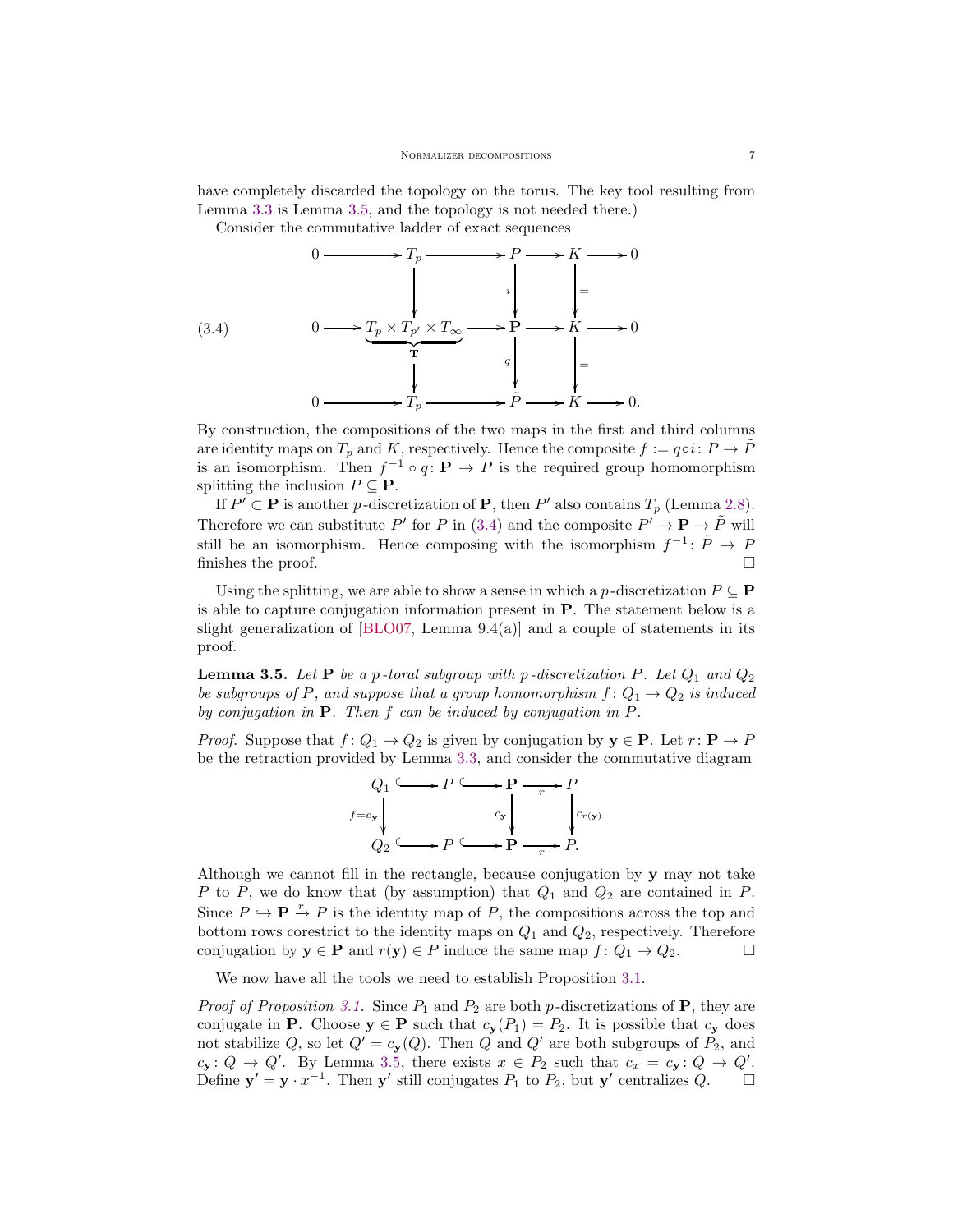In the remainder of this section, we give two applications of Proposition [3.1.](#page-5-3) First, we prove that the outer automorphism group in  $G$  of a  $p$ -discretization is the same as that of its closure. This is proved in [\[BLO07,](#page-16-4) Lemma 9.4] using a different point of view. Second, we prove that for the purpose of understanding the mod p homology of classifying spaces, centralizers and normalizers can be computed either in a discrete  $p$ -toral group or a continuous  $p$ -toral group. These two results are the base cases for inductions to establish the corresponding results for chains of subgroups in Section [5.](#page-12-0)

<span id="page-7-1"></span>**Lemma 3.6.** Let P be a p-discretization of a p-toral subgroup  $P$  of G. Then  $Out_G(P) \cong Out_G(\mathbf{P}).$ 

Proof. We want to prove that the natural map

$$
Out_G(P) := \frac{N_G(P)}{C_G(P) \cdot P} \longrightarrow \frac{N_G(\mathbf{P})}{C_G(\mathbf{P}) \cdot \mathbf{P}} =: Out_G(\mathbf{P})
$$

is an isomorphism. To show that it is an epimorphism, suppose that  $\mathbf{n} \in N_G(\mathbf{P})$ . Because  $c_n(P)$  and P are both discretizations of P, there exists  $\mathbf{x} \in \mathbf{P}$  such that  $c_{\mathbf{x}}(c_{\mathbf{n}}P) = P$ . Therefore  $\mathbf{n} \cdot \mathbf{x} \in N_G(P)$ , and it represents the same class as **n** in  $Out_G(P)$ .

To show injectivity, first suppose that  $n \in N_G(P) \cap \mathbf{P}$ . We would like to show that n is already in  $C_G(P) \cdot P$ . However, Lemma [3.5](#page-6-0) tells us that the automorphism of P induced by n can be induced by some  $y \in P$ . Hence  $n \cdot y^{-1} = c \in C_G(P)$  and  $n = c \cdot y \in C_G(P) \cdot P$ , as required.

To finish, suppose that  $n \in N_G(P) \cap [C_G(\mathbf{P}) \cdot \mathbf{P}]$ , say  $n = \mathbf{c} \cdot \mathbf{x}$  with  $\mathbf{c} \in C_G(\mathbf{P}) =$  $C_G(P)$  and  $\mathbf{x} \in \mathbf{P}$ . Then  $\mathbf{x} = n \cdot \mathbf{c}^{-1}$  normalizes P. The previous argument shows that  $\mathbf{x} \in C_G(P) \cdot P$ , and hence  $n = \mathbf{c} \cdot \mathbf{x} \in C_G(P) \cdot P$ , as required.

<span id="page-7-0"></span>**Remark 3.7.** Observe that  $N_{\mathbf{P}}(P) = N_G(P) \cap \mathbf{P}$ , and the proof of Lemma [3.6](#page-7-1) establishes that  $N_G(P) \cap \mathbf{P} = (P \cdot C_G(P)) \cap \mathbf{P}$ . Since  $C_G(P) \cap \mathbf{P} = C_G(\mathbf{P}) \cap \mathbf{P}$  $P = Z(P)$ , we have actually proved that if P is a p-discretization of P, then  $N_{\mathbf{P}}(P) = P \cdot Z(\mathbf{P})$ . This gives a refinement to the discussion of Example [2.6:](#page-4-3) pdiscretizations of **P** are parametrized by  $P/N_P(P) = P/(P \cdot Z(P))$ . We recover the result that if **P** is abelian  $(Z(\mathbf{P}) = \mathbf{P})$ , then the *p*-discretization is unique. Indeed, if the torus is central in  $P$  then there is a unique p-discretization of  $P$ , and otherwise there are infinitely many.

For our final result of this section, note that if  $\mathbf{Q} \subseteq \mathbf{P}$  is an inclusion of p-toral subgroups, then both  $N_{\mathbf{P}}(\mathbf{Q})$  and  $C_{\mathbf{P}}(\mathbf{Q})$  (and hence  $Z(\mathbf{Q})$ ) are p-toral ([\[JMO92,](#page-16-2) Lemma A.3]).

<span id="page-7-2"></span>**Proposition 3.8.** Let  $Q \subseteq P$  be p-discretizations of p-toral groups  $\mathbf{Q} \subseteq \mathbf{P}$ . Then  $C_P(Q)$  is a p-discretization of  $C_P(Q)$ , and  $N_P(Q)$  is a p-discretization of  $N_P(Q)$ .

*Proof.* Let D be a p-discretization of  $C_{\mathbf{P}}(\mathbf{Q})$ ; we note that  $Z(Q)$  is necessarily contained in  $D$ , since  $Z(Q)$  has only one p-discretization. Since  $D$  commutes with Q, their product  $D\cdot Q$  is a discrete p-toral subgroup of  $N_P(\mathbf{Q})$ . We can expand  $D \cdot Q$  to a p-discretization N of  $N_P(Q)$ , and then enlarge N to a p-discretization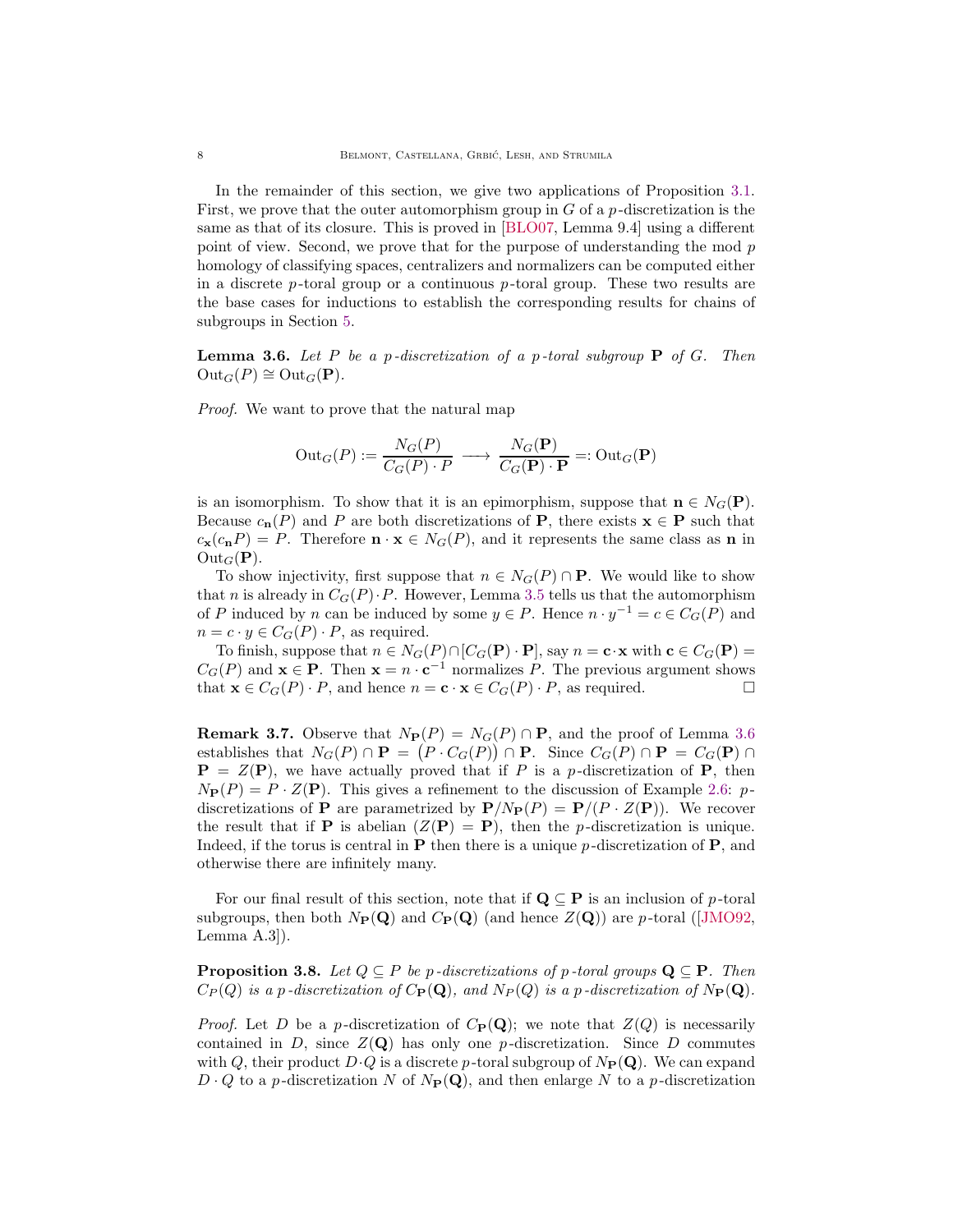$P'$  of **P**. So we have compatible p-discretizations



By construction,  $Q \subseteq N \cap \mathbf{Q}$ , and since Q is a maximal discrete p-toral subgroup of **Q**, we know that  $Q = N \cap \mathbf{Q}$ . Therefore N normalizes Q (because N normalizes both itself and Q), so  $N \subseteq N_{P}(Q) \subseteq N_{P}(Q)$ . But N is a maximal discrete p-toral subgroup of  $N_P(\mathbf{Q})$ , so in fact  $N = N_{P'}(Q)$ . Similarly, we have  $D \subseteq C_{P'}(Q) \subseteq$  $C_{\mathbf{P}}(\mathbf{Q})$  and maximality gives us  $D = C_{P'}(Q)$ .

However, we have another p-discretization of  $P$ , namely P. Notice that  $Q$  is contained both  $P$  (by assumption) and  $P'$  (by construction), so Proposition [3.1](#page-5-3) tells us that there exists  $y \in C_{\mathbf{P}}(Q)$  with  $c_{\mathbf{y}}(P') = P$ . We obtain the two commutative diagrams



The left vertical arrows are  $p$ -discretizations by construction, therefore the right vertical arrows are  $p$ -discretizations as well.  $\Box$ 

<span id="page-8-2"></span>**Corollary 3.9.** If P is a p-discretization of P, then  $Z(P)$  is a p-discretization of  $Z(\mathbf{P})$ .

<span id="page-8-1"></span>*Proof.* Apply Proposition [3.8](#page-7-2) with  $P = Q$ .

# 4. CHAINS OF  $p$ -CENTRIC,  $p$ -STUBBORN SUBGROUPS OF  $G$

In [\[BLO07\]](#page-16-4), Broto, Levi and Oliver construct a saturated fusion system associated to a compact Lie group G, denoted  $\mathcal{F}_S(G)$ , where S is a maximal discrete p-toral subgroup of  $G$ . It is a category whose objects are the subgroups of  $S$  and whose morphisms are homomorphisms induced by conjugation in G. The purpose of this section is to compare the collection of  $\mathcal{F}_{S}(G)$ -centric,  $\mathcal{F}_{S}(G)$ -radical subgroups (Definition [4.1\)](#page-8-0) with the analogous collection of continuous  $p$ -toral subgroups, namely the  $p$ -centric,  $p$ -stubborn subgroups. In our forthcoming normalizer decomposition for  $p$ -local compact groups  $[BCG^+]$ , the indexing category will be conjugacy classes of chains of  $\mathcal{F}_S(G)$ -centric,  $\mathcal{F}_S(G)$ -radical subgroups of S. In this section, we show that when  $\pi_0 G$  is a p-group, the set of such conjugacy classes is in one-to-one correspondence with conjugacy classes of chains of  $p$ -centric,  $p$ -stubborn subgroups of G (Theorem [4.3\)](#page-9-0). Further, even when  $\pi_0G$  is not a p-group, there is still an injection from the first set to the second.

First we need some definitions, taken from the definitions for a fusion system (see [\[BLO07,](#page-16-4) Def. 2.6 and pp 380] and [\[JMO92,](#page-16-2) Def. 1.3]). For streamlined notation, we suppress both  $G$  and the maximal discrete  $p$ -toral subgroup  $S$ .

<span id="page-8-0"></span>**Definition 4.1.** Fix a compact Lie group G and a maximal discrete p-toral subgroup  $S \subseteq G$ .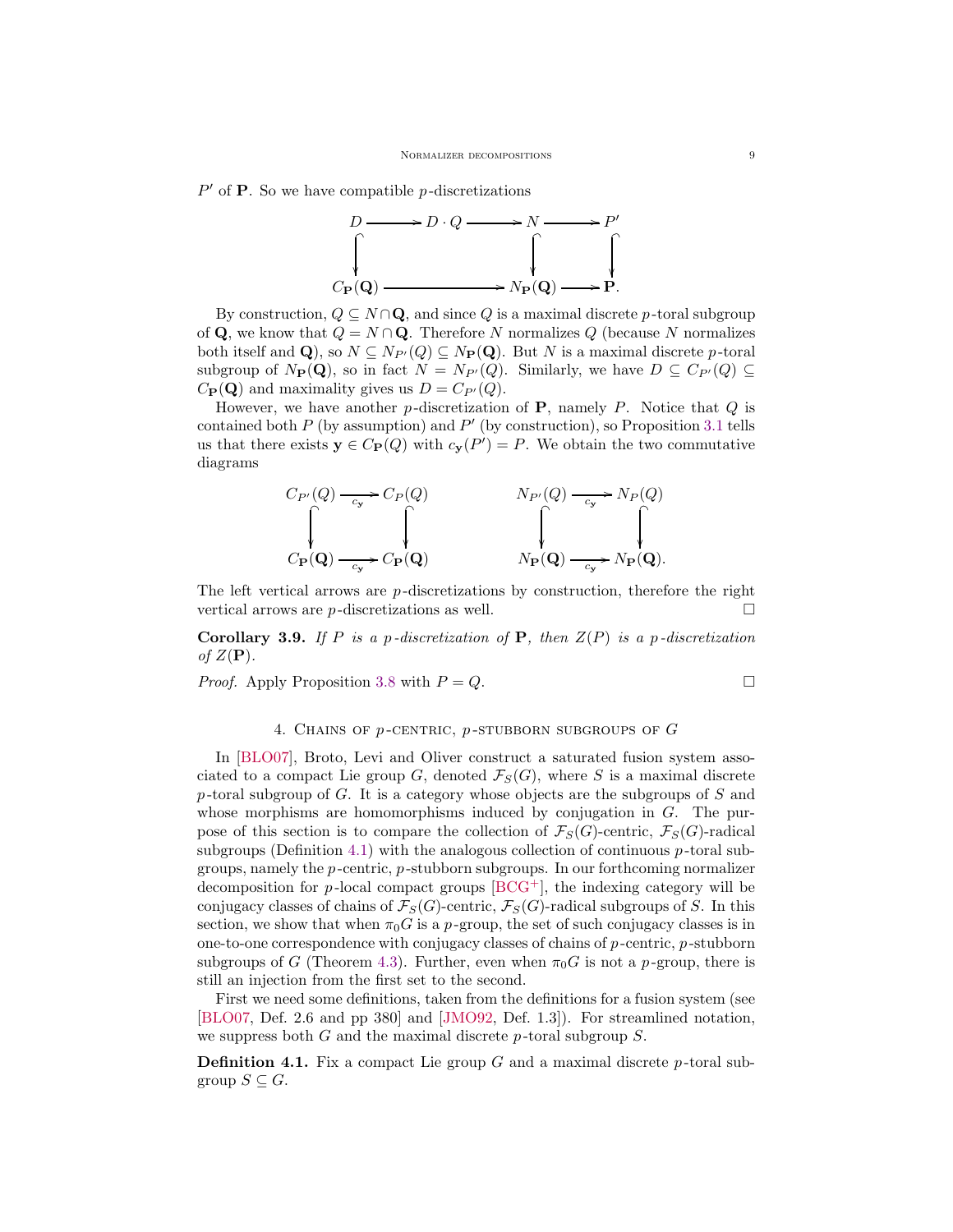- (1) For discrete p -toral groups
	- (a) A subgroup  $P \subseteq S$  is F-centric if whenever  $Q \subseteq S$  is G-conjugate to P, we have  $C_S(Q) = Z(P)$ . (In particular,  $C_S(P) = Z(P)$ .)
	- (b) A subgroup  $P \subseteq S$  is F-radical if  $Out_G(P) := N_G(P)/[C_G(P) \cdot P]$ has no nontrivial normal subgroups.
- $(2)$  For continuous *p*-toral groups
	- (a) A p-toral subgroup  $P \subseteq G$  is p-centric in G if  $Z(P)$  is a maximal p-toral subgroup of  $C_G(\mathbf{P})$ .
	- (b) A p-toral subgroup  $P \subseteq G$  is p-stubborn in G if  $N_G(P)/P$  is finite and has no nontrivial normal  $p$ -subgroups.

Note that although the concepts of F-centric and F-radical depend on both  $S$ and  $G$ , we omit them from the notation because  $S$  and  $G$  are always clear from context, and the omission gives a slimmer notation. We also observe that the properties of being  $p$ -centric and  $p$ -stubborn are closed under  $G$ -conjugation since  $c_q(C_G(\mathbf{P})) = C_G(c_q(\mathbf{P}))$  and  $c_q(N_G(\mathbf{P})) = N_G(c_q(\mathbf{P}))$  for any  $g \in G$ .

**Remark 4.2.** A p-toral subgroup  $P \subseteq G$  is p-radical if  $N_G(P)/P$  has no nontrivial normal p-toral subgroups (no assumption that  $N_G(\mathbf{P})/\mathbf{P}$  is finite). For finite groups, the collection of  $p$ -radical subgroups was introduced by Bouc. In the compact Lie case, the *p*-radical subgroups were featured in [\[Lib11\]](#page-17-0).

However, when  $P \subseteq G$  is p-centric, then p-radical and p-stubborn become equivalent, because  $Out_G(P)$  is finite ([\[BLO07,](#page-16-4) Lemma 9.4]) and the short exact sequence

$$
0 \to C_G(\mathbf{P})/Z(\mathbf{P}) \to N_G(\mathbf{P})/\mathbf{P} \to \text{Out}_G(\mathbf{P}) \to 0
$$

has  $C_G(\mathbf{P})/Z(\mathbf{P})$  finite of order prime to p.

With the necessary vocabulary in hand, we are able to state the main theorem for this section.

<span id="page-9-0"></span>**Theorem 4.3.** Let S be a maximal p-toral subgroup of a compact Lie group  $G$ , with p-discretization  $S \subseteq S$ . The closure map  $P \mapsto \overline{P}$  defines an injective map

$$
\{P_0 \subseteq \ldots \subseteq P_k \subseteq S \mid all \ P_i \ are \ \mathcal{F}\text{-centric and }\mathcal{F}\text{-radical}\}/G
$$
\n
$$
\left\{\mathbf{P}_0 \subseteq \ldots \subseteq \mathbf{P}_k \subseteq \mathbf{S} \mid all \ \mathbf{P}_i \ are \ p\text{-toral, } p\text{-centric, and } p\text{-stubborn}\}/G.
$$

The map is a one-to-one correspondence if  $\pi_0 G$  is a p-group.

The first task is to show that the map of Theorem [4.3](#page-9-0) actually exists. That is, we need to establish that the closure of a discrete  $p$ -toral subgroup of S that is  $\mathcal F$ -centric and  $\mathcal F$ -radical is p-centric and p-stubborn. (It is certainly p-toral.) To use the results of Section [3,](#page-5-0) we need to know that the discrete  $p$ -toral groups we are dealing with are snugly embedded. The following lemma can be found in [\[BLO07,](#page-16-4) Corollary 3.5, Lemma 9.9], but we give an elementary proof here that does not use the bullet construction.

<span id="page-9-1"></span>Lemma 4.4. Let G be a compact Lie group with maximal discrete p-toral subgroup S, and let P be a subgroup of S. If P is  $\mathcal F$ -centric and  $\mathcal F$ -radical, then P is snugly embedded.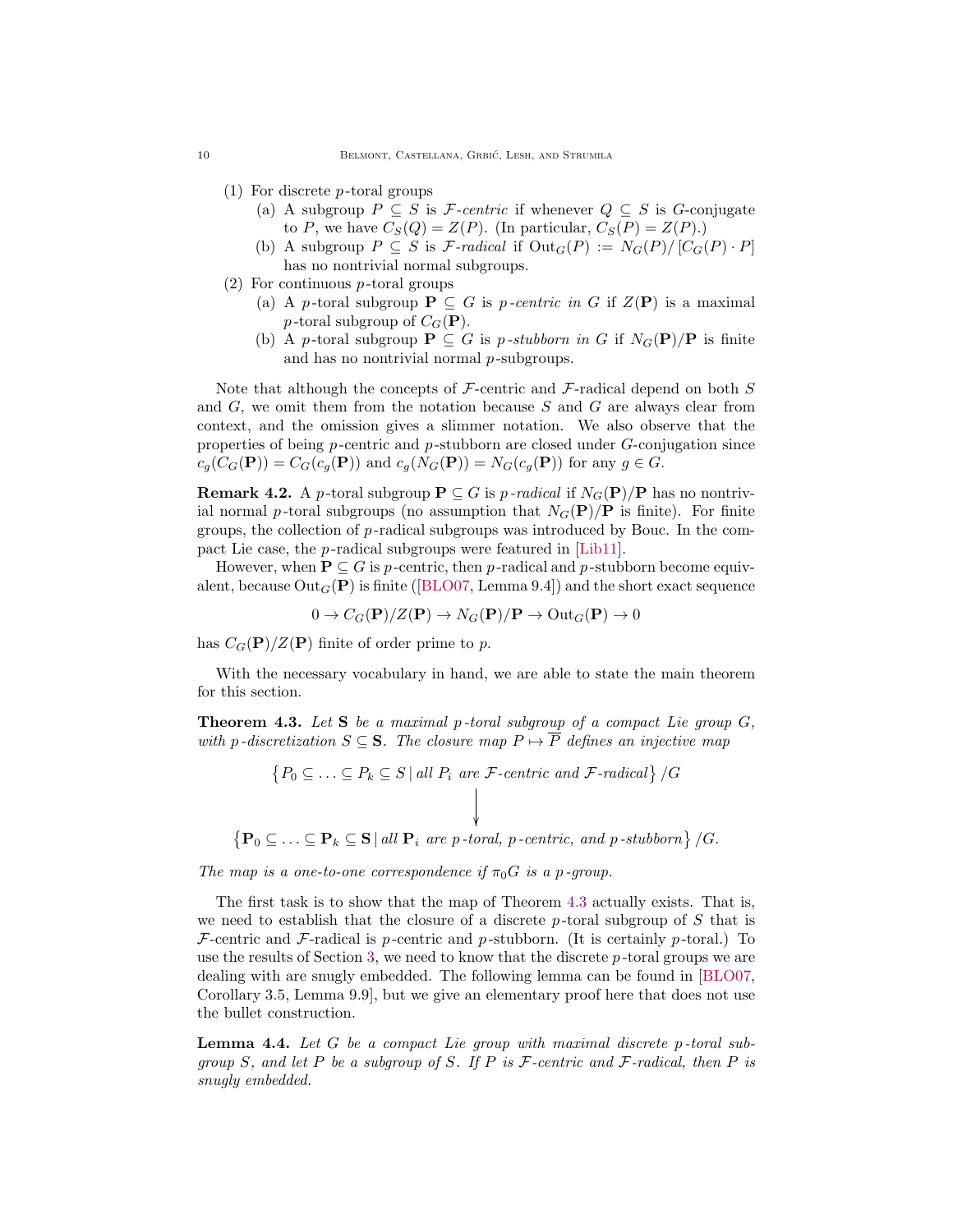*Proof.* Let  $P = \overline{P}$ , and expand P to a p-discretization Q' of P. To prove that P is snugly embedded, we would like to prove that  $Q' = P$ . Expand  $Q'$  further to a p-discretization S' of S, so that we have  $P \subseteq Q' \subseteq S' \subseteq S$ . Using Proposition [3.1](#page-5-3) with  $P \subseteq S \cap S'$ , choose  $y \in C_{\mathbf{S}}(P)$  such that  $c_{\mathbf{y}}(S') = S$ , and let  $Q = c_{\mathbf{y}}(Q')$ . Now we have  $P \subseteq Q \subseteq S \subseteq S$  and Q is a p-discretization of **P**, and our goal has become to prove  $Q = P$ .

<span id="page-10-0"></span>Consider the homomorphism

(4.5) 
$$
N_Q(P)/Z(P) \to N_G(P)/C_G(P).
$$

Because P is F-centric by assumption,  $C_S(P) = Z(P)$ . Therefore the centralizer of P in  $Q \subseteq S$  is  $Z(P)$  as well, and [\(4.5\)](#page-10-0) is a monomorphism. We assert that the image is a normal subgroup of  $N_G(P)/C_G(P)$ . To prove this, we must take an element  $g \in N_G(P)$  and prove that we can adjust g by an element of  $x \in C_G(P)$ so that  $g \cdot x$  normalizes  $N_Q(P)$ . Given that  $g \cdot x$  would certainly normalize P, it is sufficient to construct x so that  $g \cdot x$  normalizes  $Q$ .

Let  $Q'' = c_g(Q)$ . Because  $g \in N_G(P) \subseteq N_G(P)$ , the groups  $Q''$  and Q are both p-discretizations of **P**, and we have  $P \subseteq Q \cap Q''$ . Proposition [3.1](#page-5-3) gives us an element  $x \in C_{\mathbf{P}}(P)$  such that  $c_x(Q'') = Q$ . Therefore  $g \cdot x$  normalizes both Q and  $P$  and we conclude that  $(4.5)$  is the inclusion of a normal subgroup. Taking the quotient on both sides by P, we find that  $N_Q(P)/P$  is a normal subgroup of  $Out_G(P)$ .

However, we have assumed that P is F-radical, meaning that  $Out_G(P)$  has no nontrivial p-subgroups. Therefore  $N_Q(P)/P$  must be the trivial group, that is,  $N_Q(P) = P$ . Because P and Q are discrete p-toral groups,  $N_Q(P) = P$  implies that the inclusion of P into Q cannot be proper [\[BLO07,](#page-16-4) Lemma 1.8], so  $P = Q$ . Hence P is a maximal discrete p-toral subgroup of **P**, as required.  $\Box$ 

Now that we know that  $\mathcal F$ -centric and  $\mathcal F$ -radical subgroups of  $G$  must be snug, we can use the results of Section [3.](#page-5-0) Our next proposition shows that the map of Theorem [4.3](#page-9-0) can be defined. That is, we show that the closure of an  $\mathcal{F}\text{-centric}$  and  $F$ -radical discrete p-toral subgroup is in fact p-centric and p-stubborn. (See also the argument given in  $[BLO07, Prop 8.4 \text{ and Lemma } 9.6]$  for p-centricity.)

# <span id="page-10-1"></span>**Proposition 4.6.** If P is a p-discretization of P, and P is F-centric and F-radical, then  $P$  is p-centric and p-stubborn.

*Proof.* To show that **P** is p-centric, we must show that  $Z(\mathbf{P})$  is a maximal ptoral subgroup of  $C_G(\mathbf{P})$ . To see this, suppose that  $\mathbf{H} \subseteq C_G(\mathbf{P})$  is a maximal p-toral subgroup. Then H necessarily contains  $Z(\mathbf{P})$ , because all choices for H are conjugate in  $C_G(\mathbf{P})$  and  $Z(\mathbf{P}) \triangleleft C_G(\mathbf{P})$ . We construct a p-discretization of **H** by expanding  $Z(P) \subseteq H$  to a p-discretization H of H. Then we further expand the discrete p-toral subgroup  $H \cdot P$  to a maximal discrete p-toral subgroup S' of G. (Note that  $S'$  does not have to have the same closure as  $S$ .)

All maximal discrete p-toral subgroups of G are conjugate, so there exists  $g \in G$ with  $c_g(S') = S$ . Let  $Q = c_g(P) \subseteq S$  and  $J = c_g(H) \subseteq S$  so we have the following picture:

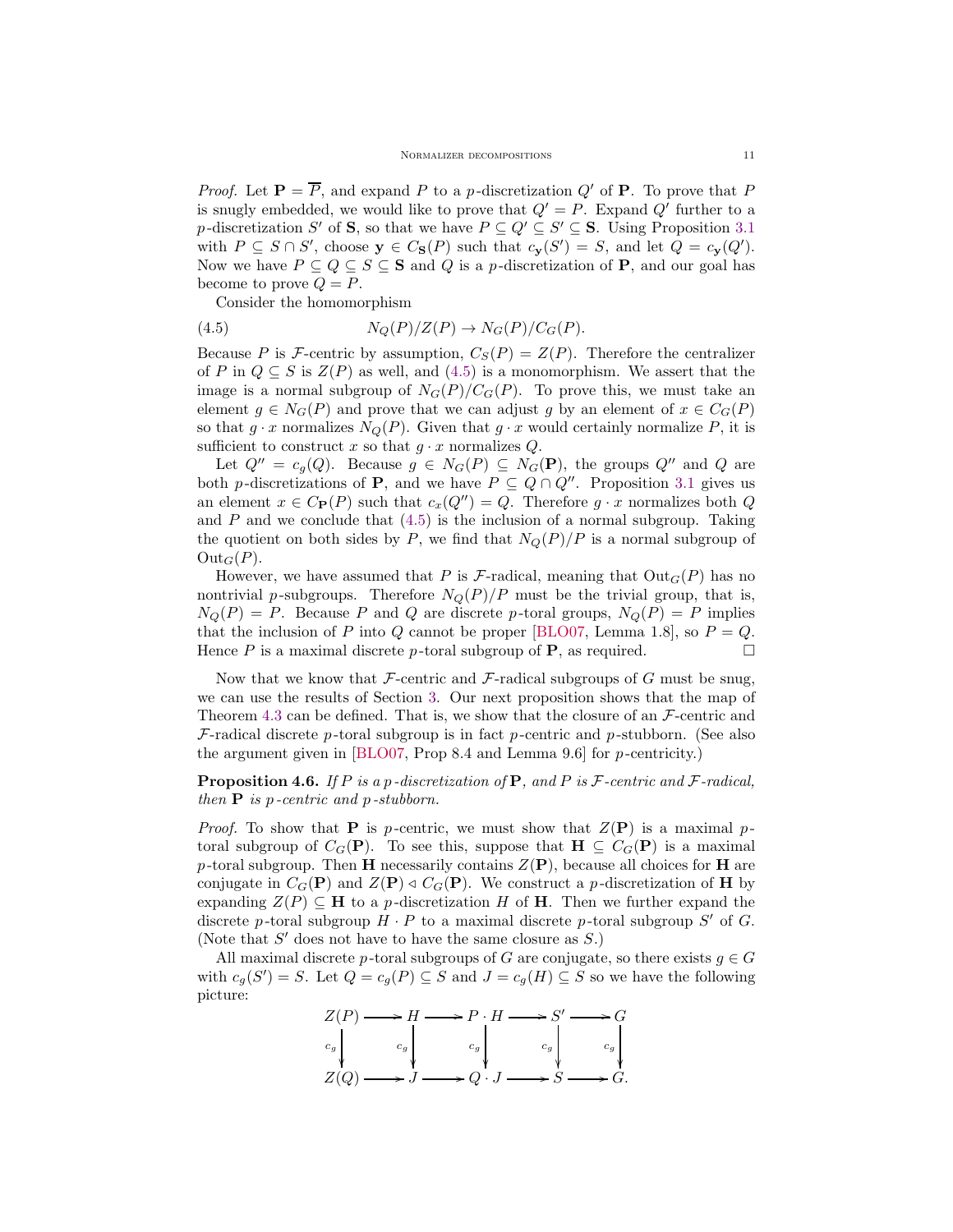By construction,  $\mathbf{H} = C_{\mathbf{S}'}(\mathbf{P}) = C_{\mathbf{S}'}(P)$ , and further, H is a p-discretization of H and  $H \subseteq S'$ . This means  $H = C_{S'}(P)$ , and so  $J = C_S(Q)$ .

But we know that  $Q \subseteq S$  is G-conjugate to P, and by definition of F-centric, that implies  $Z(Q) = C_S(Q) = J$ . Hence  $Z(P) = H$  as well. Lastly, because P is F-centric and F-radical, P is snug by Lemma [4.4,](#page-9-1) and therefore  $Z(P)$  is a p-discretization of  $Z(\mathbf{P})$  by Corollary [3.9.](#page-8-2) Since H is a p-discretization of H by construction, and  $H = Z(P)$ , we find that  $\mathbf{H} = Z(\mathbf{P})$ , as required to prove that **P** is p -centric.

To show that **P** is p-stubborn, we must show that  $N<sub>G</sub>**P**/**P**$  is finite and contains no nontrivial normal  $p$ -subgroups. Consider the short exact sequence

<span id="page-11-0"></span>(4.7) 
$$
1 \longrightarrow C_G(\mathbf{P})/Z(\mathbf{P}) \longrightarrow N_G(\mathbf{P})/\mathbf{P} \longrightarrow \underbrace{N_G(\mathbf{P})/\left[C_G(\mathbf{P})\cdot\mathbf{P}\right]}_{\text{Out}_G(\mathbf{P})} \longrightarrow 1.
$$

The right-hand term is  $Out_G(P)$ , which by Lemma [3.6](#page-7-1) is isomorphic to  $Out_G(P)$ . The definition of F-radical tells us that  $Out_G(P)$  contains no nontrivial normal p-subgroups, and hence the same is true of  $Out_G(P)$ .

Turning our attention to the left-hand term in  $(4.7)$ , we have proved that  $Z(\mathbf{P})$ is a maximal p-toral subgroup of  $C_G(\mathbf{P})$ . The quotient  $C_G(\mathbf{P})/Z(\mathbf{P})$  is a compact Lie group, but cannot contain an  $S^1$  by maximality of  $Z(\mathbf{P})$ . Hence  $C_G(\mathbf{P})/Z(\mathbf{P})$ is finite. Again by maximality of  $Z(\mathbf{P})$ , we know  $C_G(\mathbf{P})/Z(\mathbf{P})$  has no p-torsion elements, so it has order prime to  $p$ . As a consequence, the image of a nontrivial normal p-subgroup of  $N_G(\mathbf{P})/\mathbf{P}$  would be a nontrivial p-subgroup of  $Out_G(\mathbf{P}) =$  $Out_G(P)$ , a contradiction of the assumption that P is F-radical.

It remains to establish that  $N_G(\mathbf{P})/\mathbf{P}$  is finite, for which is it sufficient to know that the right-hand term,  $Out_G(P) \cong Out_G(P)$ , is finite. If  $Out_G(P)$  is not finite, then it has a nontrivial torus, and therefore an infinite torsion subgroup. However, any torsion subgroup of  $\text{Out}_G(P)$  is finite [\[BLO07,](#page-16-4) Prop. 1.5]. Therefore  $\text{Out}_G(P)$  is finite, and hence  $N_G(\mathbf{P})/\mathbf{P}$  is finite with no nontrivial normal p-subgroups, meaning that **P** is *p*-stubborn, as required.  $\square$ 

So far, our progress toward proving Theorem [4.3](#page-9-0) is to establish that the statement makes sense: the function actually exists! Next we establish that the function is injective.

<span id="page-11-1"></span>**Lemma 4.8.** Let  $S \subseteq G$  be a maximal p-toral subgroup of the Lie group G, and fix a p-discretization S of S. Suppose that  $P_0 \subseteq \ldots \subseteq P_k$  and  $Q_0 \subseteq \ldots \subseteq Q_k$  are two chains of snug discrete p-toral subgroups of S that both have  $\mathbf{P}_0 \subseteq \ldots \subseteq \mathbf{P}_k$  as their closure. Then  $P_0 \subseteq \ldots \subseteq P_k$  and  $Q_0 \subseteq \ldots \subseteq Q_k$  are conjugate in  $\mathbf{P}_k$  (and hence necessarily in G).

*Proof.* We induct on k. The base case  $k = 0$  is true because  $P_0$  and  $Q_0$  are both p-discretizations of  $P_0$ , and hence are conjugate in  $P_0$ . Now suppose that  $P_0 \subseteq \ldots \subseteq P_{k-1}$  and  $Q_0 \subseteq \ldots \subseteq Q_{k-1}$  are conjugate by  $\mathbf{x} \in \mathbf{P}_{k-1}$ . Then  $c_{\mathbf{x}}(P_k)$ and  $Q_k$  are p-discretizations of  $\mathbf{P}_k$ , and  $Q_{k-1} \subseteq c_{\mathbf{x}}(P_k) \cap Q_k$ . By Proposition [3.1,](#page-5-3) there exists  $y \in C_{\mathbf{P}_k}(Q_{k-1})$  such that  $c_{\mathbf{y}}(c_{\mathbf{x}}(P_k)) = Q_k$ . Hence  $\mathbf{x} \cdot \mathbf{y} \in \mathbf{P}_k$  and conjugates  $P_0 \subseteq \ldots \subseteq P_k$  to  $Q_0 \subseteq \ldots \subseteq Q_k$ .

To address the extent to which the function in Theorem [4.3](#page-9-0) is surjective, we first need to check whether it is always possible to obtain a discretization of a given chain in  $S$  within the chosen  $p$ -discretization  $S$ .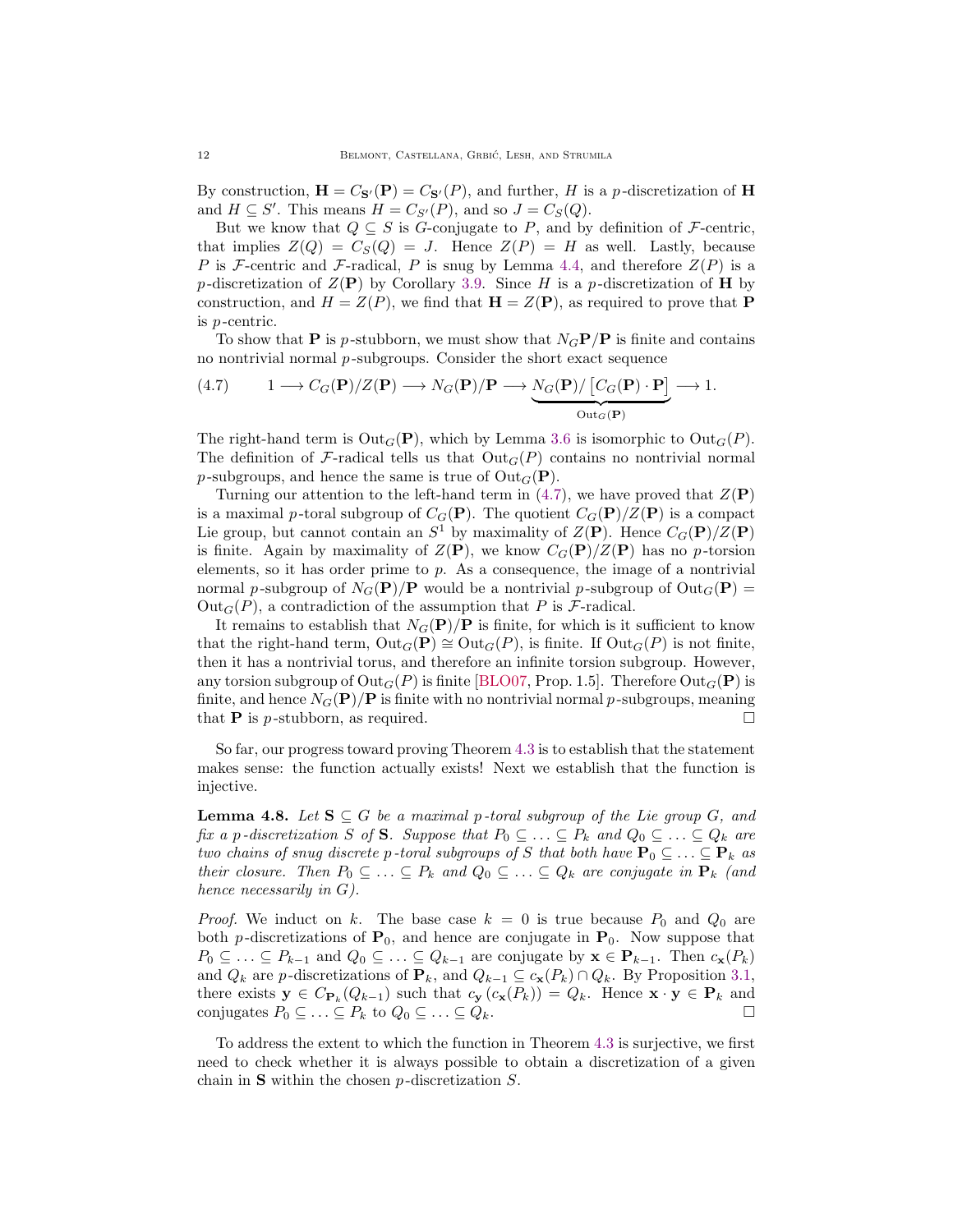<span id="page-12-1"></span>**Lemma 4.9.** Let  $S \subseteq G$  be a maximal p-toral subgroup of the Lie group G, and let  $\mathbf{P}_0 \subseteq \ldots \subseteq \mathbf{P}_k$  be a chain of p-toral subgroups of S. Fix a p-discretization  $S \subseteq S$ . Then there exists an S-conjugate of  $P_0 \subseteq \ldots \subseteq P_k$  that has a chain of  $p$ -discretizations  $P_0 \subseteq \ldots \subseteq P_k$  contained in S.

*Proof.* Choose a p-discretization  $P_0$  of  $P_0$ , and expand it one group at a time to a chain of p-discretizations  $P_0 \subseteq \ldots \subseteq P_k \subseteq S'$  of  $\mathbf{P}_0 \subseteq \ldots \subseteq \mathbf{P}_k \subset \mathbf{S}$ . Since S and S' are both p-discretizations of **S**, there exists  $\mathbf{s} \in \mathbf{S}$  such that  $c_{\mathbf{s}}(S') = S$ . Then  $c_{\mathbf{s}}(P_0 \subseteq \ldots \subseteq P_k)$  is a p-discretization inside S of  $c_{\mathbf{s}}(\mathbf{P}_0 \subseteq \ldots \subseteq \mathbf{P}_k)$ .

*Proof of Theorem [4.3.](#page-9-0)* Most of the proof is in the preceding results. We have proved that the function exists (Proposition [4.6\)](#page-10-1) and that it is injective (Lemma [4.8\)](#page-11-1). Further, Lemma [4.9](#page-12-1) lays the groundwork for an epimorphism statement, since a chain in the target has a simultaneous  $p$ -discretization in the chosen  $S$ . To finish the proof of the epimorphism statement, we must show that

- (1) if **P** is p-stubborn and p-centric, with p-discretization  $P \subseteq S$ , then P is F-centric, and
- (2) if in addition  $\pi_0 G$  is a p-group, then P is also F-radical.

Suppose that **P** is p-stubborn and p-centric. Then  $C_G(\mathbf{P})/Z(\mathbf{P}) \subseteq N_G(\mathbf{P})/\mathbf{P}$  is finite, and has order prime to p because  $P$  is p-centric. Mapping from S to G gives a monomorphism  $C_{\mathbf{S}}(\mathbf{P})/Z(\mathbf{P}) \hookrightarrow C_G(\mathbf{P})/Z(\mathbf{P})$  from a p-toral group ([\[JMO92,](#page-16-2) A.3]) to a finite group of order prime to  $p$ , and therefore the map is null. We conclude that  $Z(\mathbf{P}) = C_{\mathbf{S}}(\mathbf{P})$ . But by Proposition [3.8](#page-7-2) and Corollary [3.9,](#page-8-2) we know that the groups  $Z(P) \subseteq C_S(P)$  are p-discretizations of  $Z(\mathbf{P}) = C_S(\mathbf{P})$ , respectively. Maximality implies that  $Z(P) = C<sub>S</sub>(P)$ , that is, the group P satisfies the required condition to be F-centric.

We must also check that if  $Q \subseteq S$  is G-conjugate to P, then  $C_S(Q) = Z(Q)$ . The subgroup  $Q$  is snug, because  $P$  is. Let  $Q$  be the closure of  $Q$ , and observe that  $\bf{Q}$  is G-conjugate to  $\bf{P}$ , by the same element that takes  $Q$  to  $P$ . Further,  $\bf{Q}$ is p-stubborn and p-centric, because  $P$  is, and those properties are preserved by conjugation in G. Since  $Q \subseteq \mathbf{Q}$  is a p-discretization, the argument of the previous paragraph shows that  $Q$  is  $\mathcal F$ -centric as well.

We must still show that P is F-radical when we know that  $\pi_0 G$  is a p-group, that is, we must show that  $Out_G(P)$  has no nontrivial normal p-subgroups. By Lemma [3.6,](#page-7-1)  $Out_G(P) \cong Out_G(\mathbf{P})$ , so we can use the short exact sequence of [\(4.7\)](#page-11-0). The key ingredient is that if  $\pi_0 G$  is a p-group, then  $C_G(\mathbf{P})$  is p-toral [\[JMO92,](#page-16-2) A.5], and hence  $C_G(\mathbf{P})/\mathbf{P} \subseteq N_G(\mathbf{P})/\mathbf{P}$  is also p-toral. However, **P** is p-stubborn by assumption, so  $N_G(\mathbf{P})/\mathbf{P}$  is finite, and  $C_G(\mathbf{P})/\mathbf{P}$  is therefore a finite p-group. If  $Out_G(P)$  had a nontrivial normal p-subgroup, then its inverse image in  $N_G(P)/P$ would be a normal p-subgroup, in contradiction of the assumption that  $P$  is pstubborn.

#### 5. Normalizers

<span id="page-12-0"></span>In Section [3](#page-5-0) we studied relative discretizations and proved that centralizers and normalizers of p-toral groups inside other p-toral groups are compatible with  $p$ discretizations (Proposition [3.8\)](#page-7-2). In this section, we leverage the results of Section [3](#page-5-0) to prove that if  $P_0 \subseteq \ldots \subseteq P_k$  is a chain of p-discretizations of  $\mathbf{P}_0 \subseteq \ldots \subseteq \mathbf{P}_k$ , then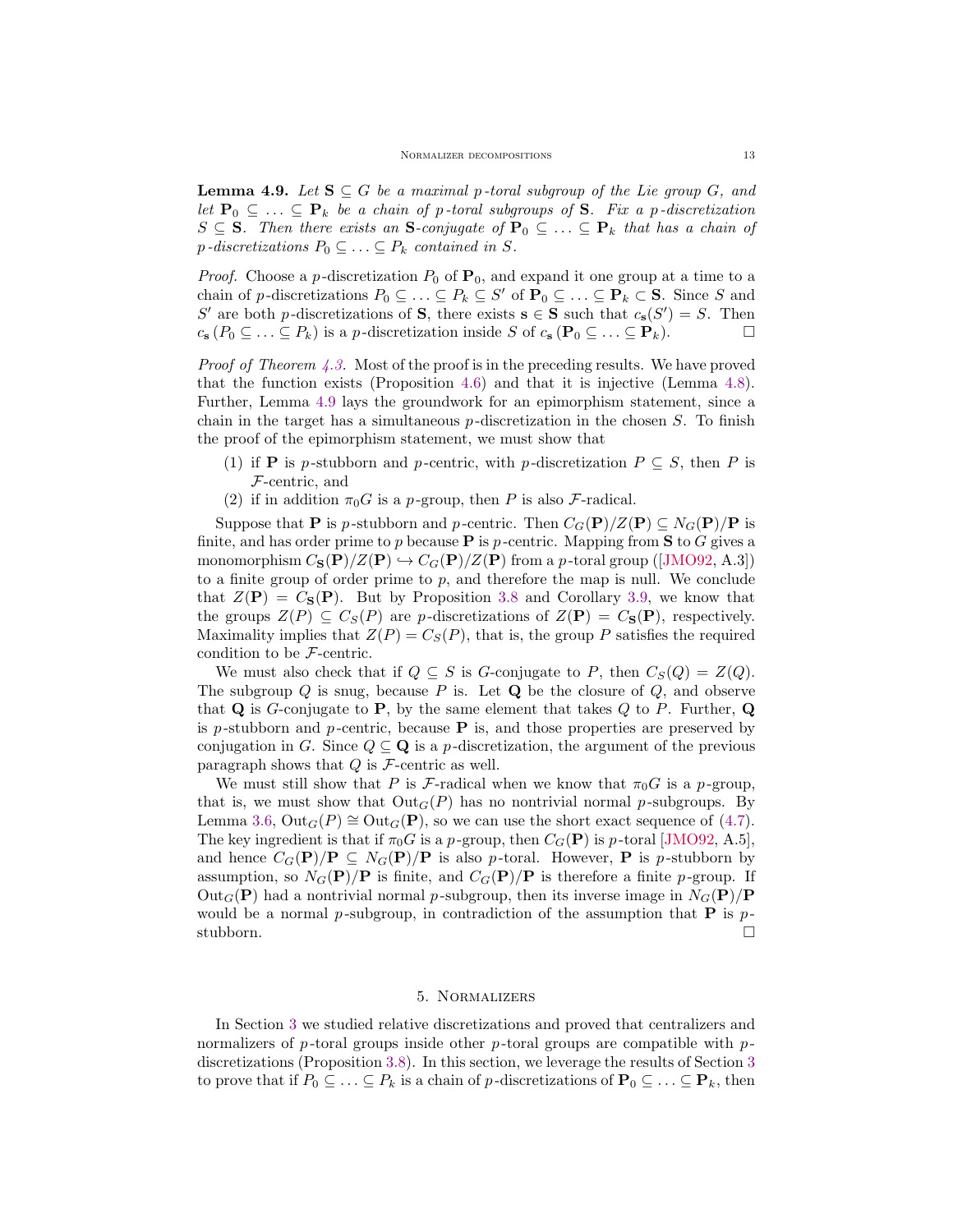the corresponding map of  $G$ -normalizers induces a mod  $p$  homology isomorphism on classifying spaces.

<span id="page-13-0"></span>**Theorem 5.1.** Let  $\mathbf{P}_0 \subseteq \ldots \subseteq \mathbf{P}_k$  be a chain of p-toral subgroups of a compact Lie group G, and let  $P_0 \subseteq \ldots \subseteq P_k$  be a chain of discrete p-toral subgroups such that each  $P_i$  is a p-discretization of  $\mathbf{P}_i$ . Then

$$
N_G(P_0 \subseteq \ldots \subseteq P_k) \longrightarrow N_G(\mathbf{P}_0 \subseteq \ldots \subseteq \mathbf{P}_k)
$$

induces a mod p equivalence of classifying spaces.

Our forthcoming work on the normalizer decomposition of a  $p$ -local compact group will use Theorem [5.1](#page-13-0) to establish that, when applied to a compact Lie group, our decomposition recovers a version of the theorem of Libman  $[Lib11]$  using p-toral subgroups that are both  $p$ -centric and  $p$ -stubborn.

Our strategy to prove Theorem [5.1](#page-13-0) is to study the "outer automorphism" group of a chain separately from the "inner automorphisms" of the chain.

<span id="page-13-1"></span>**Definition 5.2.** Let H be a group, and let  $P_0 \subseteq \ldots \subseteq P_k$  be a chain of subgroups of H. We define  $\text{Out}_H(P_0 \subseteq \ldots \subseteq P_k)$  as the quotient

$$
\frac{N_H(P_0 \subseteq \ldots \subseteq P_k)}{C_H(P_k) \cdot N_{P_k}(P_0 \subseteq \ldots \subseteq P_k)}.
$$

Note that the definition makes no restriction on the subgroups in the chain. In particular, in the next proposition, we establish the relationship between the outer automorphism group of a chain of continuous p -toral subgroups and that of a p -discretization of the chain.

<span id="page-13-2"></span>**Proposition 5.3.** Let  $\mathbf{P}_0 \subseteq \ldots \subseteq \mathbf{P}_k$  be a chain of p-toral subgroups of G, and let  $P_0 \subseteq \ldots \subseteq P_k$  be a chain of p-discretizations of the p-toral chain. Then inclusion of normalizers induces an isomorphism

<span id="page-13-3"></span>(5.4) 
$$
\underbrace{\text{Out}_G(P_0 \subseteq \dots \subseteq P_k)}_{\overbrace{C_G(P_k) \cdot N_{P_k}(P_0 \subseteq \dots \subseteq P_k)}} \longrightarrow \underbrace{\text{Out}_G(\mathbf{P}_0 \subseteq \dots \subseteq \mathbf{P}_k)}_{\overbrace{C_G(\mathbf{P}_k) \cdot N_{\mathbf{P}_k}(\mathbf{P}_0 \subseteq \dots \subseteq \mathbf{P}_k)}}.
$$

*Proof.* To show that the map is an epimorphism, we induct on  $k$ . The case  $k = 0$  is Lemma [3.6.](#page-7-1) For the inductive hypothesis, assume that we have  $g \in$  $N_G(\mathbf{P}_0 \subseteq \ldots \subseteq \mathbf{P}_k)$ , and that g stabilizes  $P_0 \subseteq \ldots \subseteq P_{k-1}$ . We need to adjust g to stabilize  $P_k$  as well.

Suppose that  $c_g(P_k) = P'_k$ . Then  $P_{k-1} \subseteq P_k \cap P'_k$ , and by Proposition [3.1](#page-5-3) we can find  $\mathbf{y} \in C_{\mathbf{P}_k}(P_{k-1})$  that conjugates  $P'_k$  to  $P_k$ . Now we have an element  $g \cdot \mathbf{y}$ that stabilizes  $P_0 \subseteq \ldots \subseteq P_k$ , Since y is in  $N_{\mathbf{P}_k}(\mathbf{P}_0 \subseteq \ldots \subseteq \mathbf{P}_k)$ , we conclude that we have an epimorphism

$$
N_G(P_0 \subseteq \ldots \subseteq P_k) \xrightarrow{\text{epi}} \frac{N_G(\mathbf{P}_0 \subseteq \ldots \subseteq \mathbf{P}_k)}{N_{\mathbf{P}_k}(\mathbf{P}_0 \subseteq \ldots \subseteq \mathbf{P}_k)},
$$

and therefore [\(5.4\)](#page-13-3) is also surjective.

To establish injectivity, consider  $n \in N_G(P_0 \subseteq \ldots \subseteq P_k)$  such that  $[n]$  is in the kernel of [\(5.4\)](#page-13-3). We can write  $n = c \cdot \mathbf{x}$  where  $c \in C_G(\mathbf{P}_k) = C_G(P_k)$  and  $\mathbf{x} \in N_{\mathbf{P}_k}(\mathbf{P}_0 \subseteq \ldots \subseteq \mathbf{P}_k)$ . Then in fact  $\mathbf{x}$  stabilizes  $P_0 \subseteq \ldots \subseteq P_k$ , since both n and c do so. By Lemma [3.5,](#page-6-0) the automorphism of  $P_k$  induced by  $\mathbf x$  can be induced by some element  $y \in P_k$ , and then  $\mathbf{x} \cdot y^{-1} \in C_{\mathbf{P}_k}(P_k)$ . Further, since  $\mathbf{x}$  and  $\mathbf{x} \cdot y^{-1}$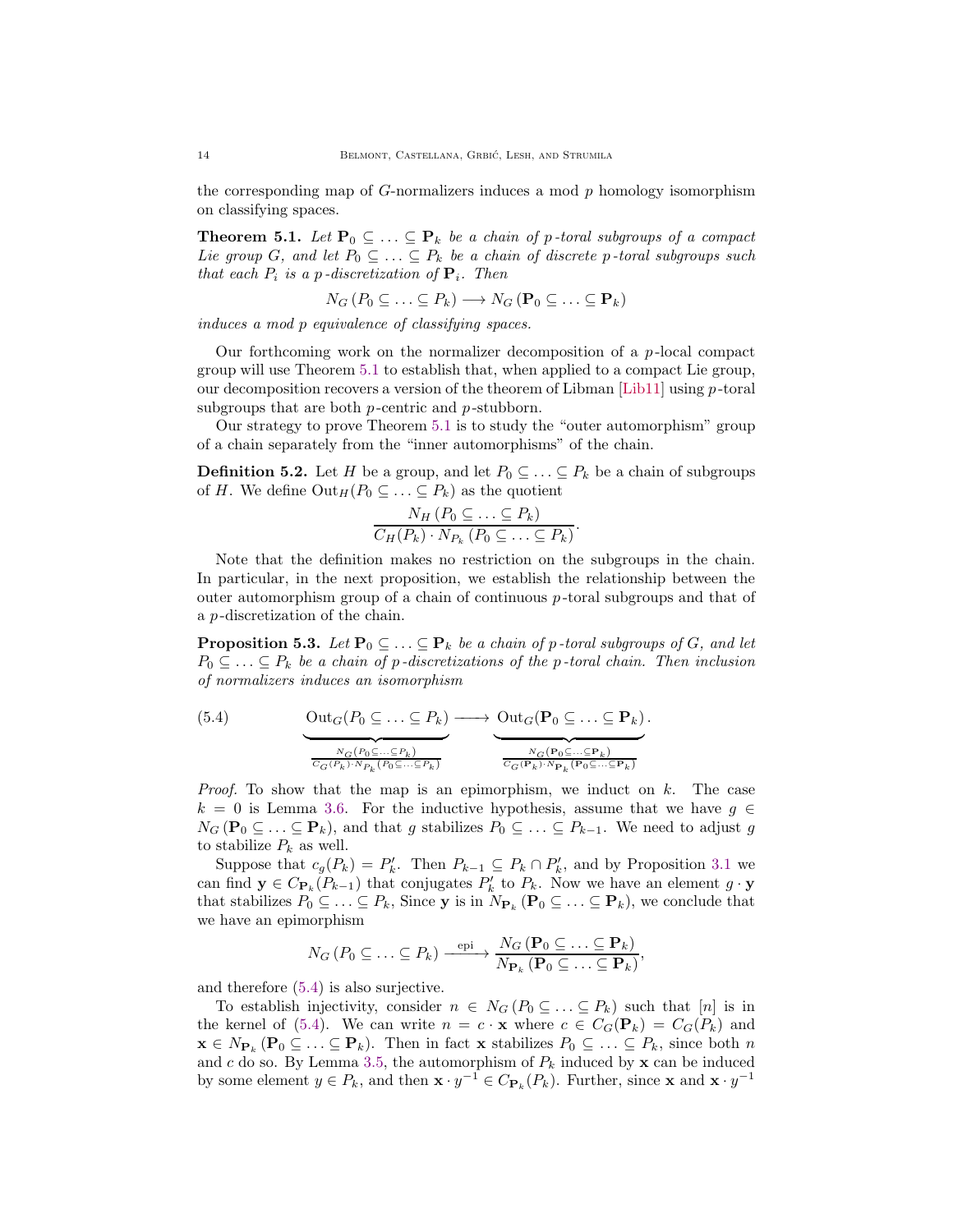both stabilize  $P_0 \subseteq \ldots \subseteq P_k$ , so does y. We have expressed  $n = c \cdot \mathbf{x} = (c \cdot \mathbf{x} \cdot y^{-1}) \cdot y$ as an element in the denominator of the left side of [\(5.4\)](#page-13-3), which completes the  $\Box$ 

<span id="page-14-1"></span>Corollary 5.5. Let P be a p-discretization of a p-toral group P, and let  $Q_0 \subseteq$  $\ldots \subseteq Q_k$  be a chain of snug subgroups of P. Then inclusions of normalizers induce isomorphisms

$$
\begin{array}{c}\n\text{Out}_P(Q_0 \subseteq \ldots \subseteq Q_k) \longrightarrow \\
\hline\n\text{Out}_P(Q_0 \subseteq \ldots \subseteq Q_k) \\
\hline\n\text{Out}_P(Q_0 \subseteq \ldots \subseteq Q_k)\n\end{array}
$$

Proof. The left diagonal map is clearly a monomorphism. To see that it is also an epimorphism, note that any automorphism of  $Q_k$  induced by conjugation in **P** can also be induced by conjugation in  $P$  (Lemma [3.5\)](#page-6-0).

Outer automorphism groups of chains turn out to be finite, generalizing the result of [\[BLO07,](#page-16-4) Prop. 9.4(b)] for a single group.

<span id="page-14-0"></span>**Lemma 5.6.** Let G be a compact Lie group and let  $P_0 \subseteq \ldots \subseteq P_k$  be a chain of snug discrete p-toral subgroups. Then  $Out_G(P_0 \subseteq ... \subseteq P_k)$  is finite.

*Proof.* We induct on k. The base case is given by  $[BLO07, Prop. 9.4(b)].$  Now suppose that  $Out_G(P_0 \subseteq ... \subseteq P_{k-1})$  is finite, and consider the homomorphism induced by deleting the smallest element of the chain:

$$
(5.7) \qquad \frac{N_G(P_0 \subseteq \ldots \subseteq P_k)}{C_G(P_k) \cdot N_{P_k}(P_0 \subseteq \ldots \subseteq P_k)} \longrightarrow \frac{N_G(P_1 \subseteq \ldots \subseteq P_k)}{C_G(P_k) \cdot N_{P_k}(P_1 \subseteq \ldots \subseteq P_k)}
$$

The target is finite by the inductive hypothesis, so we need only show that the map is injective. The homomorphism of the numerators is certainly injective. Now suppose that

$$
n \in N_G(P_0 \subseteq \ldots \subseteq P_k) \cap [C_G(P_k) \cdot N_{P_k}(P_1 \subseteq \ldots \subseteq P_k)].
$$

Then  $n = c \cdot x$  for some  $c \in C_G(P_k)$  and  $x \in N_{P_k}(P_1 \subseteq \ldots \subseteq P_k)$ . The element x also normalizes  $P_0$ , since n and c do. Hence  $n = c \cdot x \in C_G(P_k) \cdot N_{P_k} (P_0 \subseteq \ldots \subseteq P_k)$ , as desired.  $\square$ 

We turn now to the comparison of the normalizers and centralizers of continuous and discrete  $p$ -toral subgroups of  $G$ . The starting point is Proposition [3.8,](#page-7-2) which tells us that if  $Q \subseteq P$  are p-discretizations for p-toral groups  $\mathbf{Q} \subseteq \mathbf{P}$ , then  $C_P(Q) \to$  $C_{\mathbf{Q}}(\mathbf{P})$  and  $N_P(Q) \to N_P(\mathbf{Q})$  are p-discretizations as well (and therefore induce mod p homology equivalences on classifying spaces by Lemma [2.4\)](#page-4-4).

To prove Theorem [5.1,](#page-13-0) we need to relate normalizers of  $p$ -toral subgroups of an ambient Lie group  $G$  (which could itself be  $p$ -toral) with normalizers of their p -discretizations. We begin with a special case.

<span id="page-14-2"></span>**Proposition 5.8.** Let P be a p-discretization of a p-toral group P, and let  $Q_0 \subseteq$  $\ldots \subseteq Q_k$  be a chain of snugly embedded discrete p-toral subgroups of P, with closures  $\mathbf{Q}_0 \subseteq \ldots \subseteq \mathbf{Q}_k$ . Then the inclusion

$$
N_P(Q_0 \subseteq \ldots \subseteq Q_k) \longrightarrow N_P(\mathbf{Q}_0 \subseteq \ldots \subseteq \mathbf{Q}_k)
$$

induces a mod p homology isomorphism on classifying spaces.

.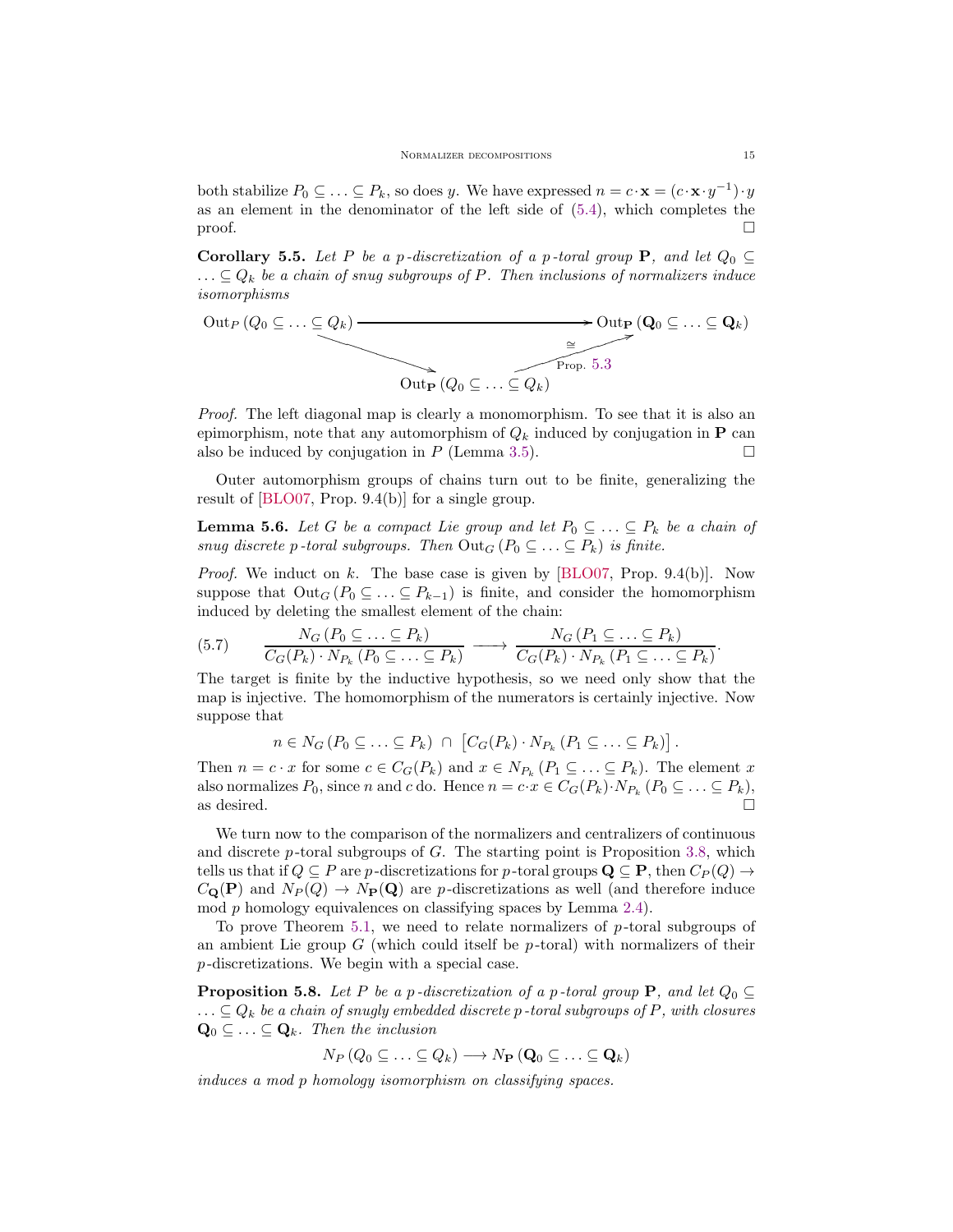*Proof.* We induct on the length of the chain. The case  $k = 0$  is provided by Proposition [3.8.](#page-7-2)

For the inductive hypothesis, assume that for any  $p$ -toral group **B** and  $p$ discretization  $B \subseteq \mathbf{B}$ , the inclusion

(5.9) 
$$
N_B(Q_0 \subseteq \ldots \subseteq Q_{k-1}) \longrightarrow N_B(\mathbf{Q}_0 \subseteq \ldots \subseteq \mathbf{Q}_{k-1})
$$

induces a mod  $p$  homology isomorphism of classifying spaces. Consider the relationship of the desired statement for  $k$  to the corresponding outer automorphism groups:

<span id="page-15-0"></span>(5.10)  
\n
$$
N_P(Q_0 \subseteq \ldots \subseteq Q_k) \longrightarrow \text{Out}_P(Q_0 \subseteq \ldots \subseteq Q_k)
$$
\n
$$
\downarrow \cong \text{by Cor.5.5}
$$
\n
$$
N_P(Q_0 \subseteq \ldots \subseteq Q_k) \longrightarrow \text{Out}_P(Q_0 \subseteq \ldots \subseteq Q_k).
$$

The horizontal maps are epimorphisms, and the map of kernels is given by

<span id="page-15-1"></span>
$$
(5.11) \tC_P(Q_k) \t\cdot N_{Q_k}(Q_0 \subseteq \ldots \subseteq Q_k) \longrightarrow C_P(\mathbf{Q}_k) \cdot N_{\mathbf{Q}_k}(\mathbf{Q}_0 \subseteq \ldots \subseteq \mathbf{Q}_k).
$$

To streamline notation, let  $Q_* := (Q_0 \subseteq \ldots \subseteq Q_k)$  and  $\mathbf{Q}_* := (\mathbf{Q}_0 \subseteq \ldots \subseteq \mathbf{Q}_k)$ . Then [\(5.10\)](#page-15-0) induces a commutative ladder of classifying spaces, where the rows are fibrations:

<span id="page-15-3"></span>
$$
\begin{array}{ccc}\n & B\left(C_{P}(Q_{k}) \cdot N_{Q_{k}}\left(Q_{*}\right)\right) \longrightarrow B\left(N_{P}\left(Q_{*}\right)\right) \longrightarrow B\text{ Out}_{P}\left(Q_{*}\right) \\
 & & \downarrow & \downarrow \\
 & B\left(C_{P}(\mathbf{Q}_{k}) \cdot N_{\mathbf{Q}_{k}}\left(\mathbf{Q}_{*}\right)\right) \longrightarrow B\left(N_{P}\left(\mathbf{Q}_{*}\right)\right) \longrightarrow B\text{ Out}_{P}\left(\mathbf{Q}_{*}\right).\n\end{array}
$$

Since the base spaces are the same, it is sufficient to prove that the map between fibers is a mod p homology isomorphism; a Serre spectral sequence argument then establishes that the middle map is also an isomorphism on mod  $p$  homology.

To understand the map in [\(5.11\)](#page-15-1), we need to understand the map on each factor, and also on their intersection. The groups  $C_P(Q_k)$  and  $N_{Q_k}(Q_*)$  are commuting subgroups of P, and their intersection is  $Z(Q_k)$ . We have a central extension

$$
0 \longrightarrow Z(Q_k) \longrightarrow C_P(Q_k) \times N_{Q_k}(Q_*) \longrightarrow C_P(Q_k) \cdot N_{Q_k}(Q_*) \longrightarrow 0
$$

and the analogous one involving  $\mathbf{Q}_{*}$  and P. The fibrations induced by these short exact sequences are principal, and we have the following commutative diagram of horizontal fibrations:

<span id="page-15-2"></span>
$$
(5.13)
$$
\n
$$
BC_{P}(Q_{k}) \times BN_{Q_{k}}(Q_{*}) \longrightarrow B (C_{P}(Q_{k}) \cdot N_{Q_{k}}(Q_{*})) \longrightarrow B^{2}Z(Q_{k})
$$
\n
$$
BC_{P}(Q_{k}) \times BN_{Q_{k}}(Q_{*}) \longrightarrow B (C_{P}(Q_{k}) \cdot N_{Q_{k}}(Q_{*})) \longrightarrow B^{2}Z(Q_{k}).
$$

First consider the fibers. The map on the first factor is a mod  $p$  homology isomorphism by Proposition [3.8.](#page-7-2) For the second factor, we can apply the inductive hypothesis, because  $N_{Q_k}(Q_*)$  is actually  $N_{Q_k}(Q_0 \subseteq \ldots \subseteq Q_{k-1})$  (the normalizer of a shorter chain); likewise  $N_{\mathbf{Q}_k}(\mathbf{Q}_*)$  is  $N_{\mathbf{Q}_k}(\mathbf{Q}_0 \subseteq \ldots \subseteq \mathbf{Q}_{k-1})$ . Therefore  $BN_{Q_k}(Q_*) \to BN_{\mathbf{Q}_k}(\mathbf{Q}_*)$  is a mod p homology isomorphism.

Turning to the base, we know that  $BZ(Q_k) \to BZ(\mathbf{Q}_k)$  induces a mod p homology isomorphism by Corollary [3.9.](#page-8-2) The Rothenberg-Steenrod spectral sequence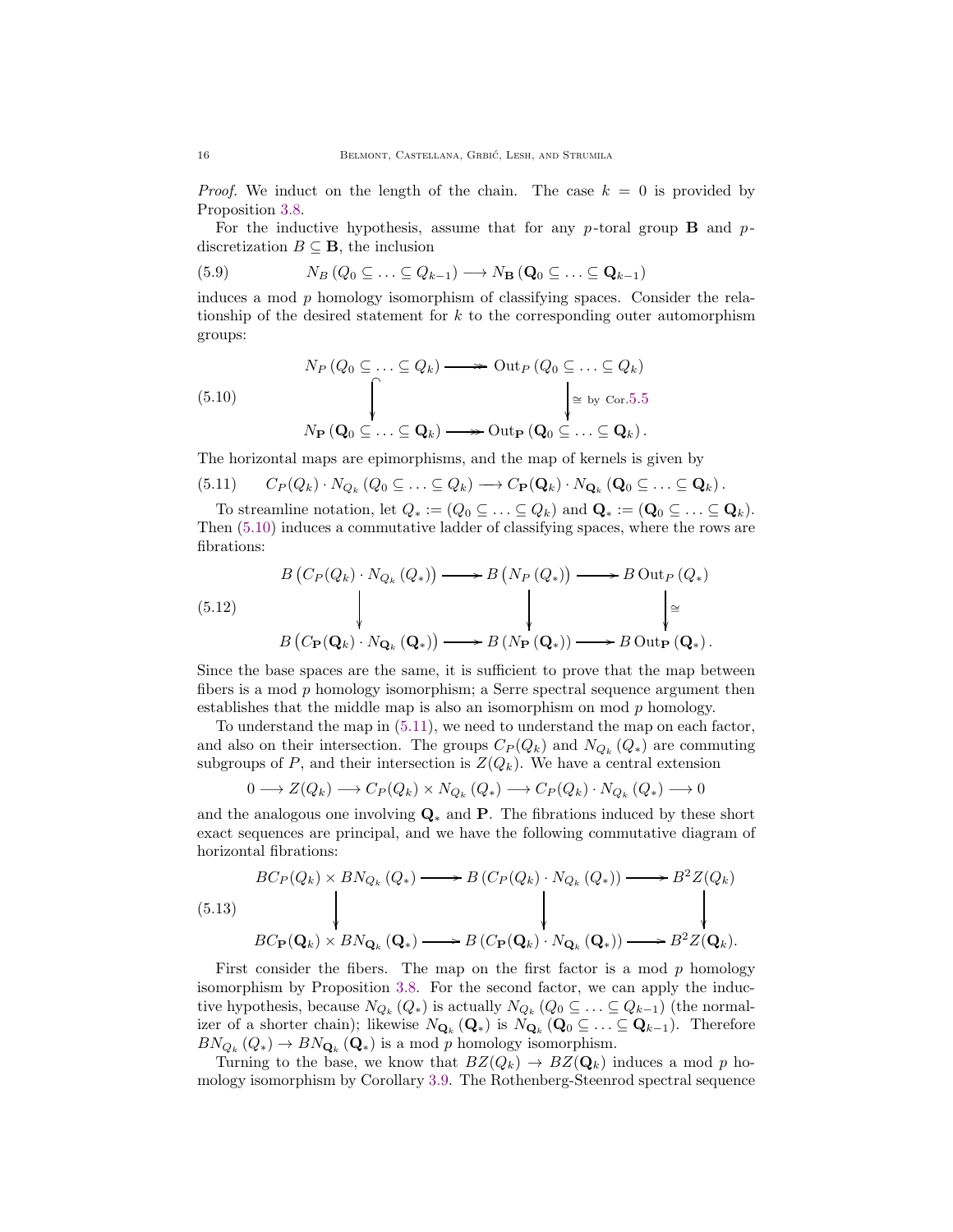[\[McC01,](#page-17-7) Corollary 7.29] then shows that  $B^2Z(Q_k) \to B^2Z(Q_k)$  likewise induces an isomorphism on mod p homology.

We apply the Serre spectral sequence to [\(5.13\)](#page-15-2). The base spaces are simply connected. The maps between the bases and the fibers are mod  $p$  homology isomorphisms. Hence the map of total spaces is a mod  $p$  homology isomorphism as well. Feeding this result back into  $(5.12)$  finishes the proof.

Finally, we arrive at the proof of this section's main result.

*Proof of Theorem [5.1.](#page-13-0)* Let  $P_*$  denote the chain  $P_0 \subseteq \ldots \subseteq P_k$ , and similarly let  $\mathbf{P}_*$ denote the chain  $\mathbf{P}_0 \subseteq \ldots \subseteq \mathbf{P}_k$ . We compare the normalizers via the ladder of short exact sequences

<span id="page-16-12"></span>
$$
\begin{array}{ccc}\n & 0 \longrightarrow C_G(P_k) \cdot N_{P_k}(P_*) \longrightarrow N_G(P_*) \longrightarrow \text{Out}_G(P_*) \longrightarrow 0 \\
 & \downarrow & \downarrow \\
 & 0 \longrightarrow C_G(\mathbf{P}_k) \cdot N_{\mathbf{P}_k}(\mathbf{P}_*) \longrightarrow N_G(\mathbf{P}_*) \longrightarrow \text{Out}_G(\mathbf{P}_*) \longrightarrow 0.\n\end{array}
$$

We are in the exact same situation as in the proof of Proposition [5.8.](#page-14-2) The inclusion  $N_{P_{k}}(P_{*}) \hookrightarrow N_{\mathbf{P}_{k}}(\mathbf{P}_{*})$  induces an isomorphism on mod p homology of classify-ing spaces by Proposition [5.8.](#page-14-2) The centralizers  $C_G(P_k)$  and  $C_G(\mathbf{P}_k)$  are equal. And lastly,  $C_G(P_k) \cap N_{P_k}(P_*) = Z(P_k)$  and  $C_G(\mathbf{P}_k) \cap N_{\mathbf{P}_k}(\mathbf{P}_*) = Z(\mathbf{P}_k)$ , and  $Z(P_k) \to Z(\mathbf{P}_k)$  induces an isomorphism on mod p homology of classifying spaces by Corollary [3.9.](#page-8-2)

### **REFERENCES**

- <span id="page-16-9"></span>[BCG<sup>+</sup>] E. Belmont, N. Castellana, J. Grbić, K. Lesh, and M. Strumila, Normalizer decompositions of p-local compact groups, in preparation.
- <span id="page-16-11"></span>[BCG+05] Carles Broto, Natàlia Castellana, Jesper Grodal, Ran Levi, and Bob Oliver, Subgroup families controlling p-local finite groups, Proc. London Math. Soc. (3) 91 (2005), no. 2, 325–354. MR 2167090
- <span id="page-16-4"></span>[BLO07] Carles Broto, Ran Levi, and Bob Oliver, Discrete models for the p-local homotopy theory of compact Lie groups and p-compact groups, Geom. Topol. 11 (2007), 315– 427. MR 2302494
- <span id="page-16-5"></span>[BLO14] , An algebraic model for finite loop spaces, Algebr. Geom. Topol. 14 (2014), no. 5, 2915–2981. MR 3276851
- <span id="page-16-6"></span>[Che13] Andrew Chermak, Fusion systems and localities, Acta Math. 211 (2013), no. 1, 47– 139. MR 3118305
- <span id="page-16-3"></span>[CLN07] Natàlia Castellana, Ran Levi, and Dietrich Notbohm, Homology decompositions for p-compact groups, Adv. Math. 216 (2007), no. 2, 491–534. MR 2351369
- <span id="page-16-7"></span>[DW94] W. G. Dwyer and C. W. Wilkerson, Homotopy fixed-point methods for Lie groups and finite loop spaces, Ann. of Math. (2) 139 (1994), no. 2, 395-442. MR 1274096
- <span id="page-16-0"></span>[Dwy97] W. G. Dwyer, Homology decompositions for classifying spaces of finite groups, Topology 36 (1997), no. 4, 783–804. MR 1432421
- <span id="page-16-8"></span>[GLR19] Alex González, Toni Lozano, and Albert Ruiz, Some new examples of simple p-local compact groups, Publ. Mat. 63 (2019), no. 2, 445–489. MR 3980932
- <span id="page-16-10"></span>[Gro02] Jesper Grodal, Higher limits via subgroup complexes, Ann. of Math. (2) 155 (2002), no. 2, 405–457. MR 1906592
- <span id="page-16-1"></span>[JM92] Stefan Jackowski and James McClure, Homotopy decomposition of classifying spaces via elementary abelian subgroups, Topology  $31$  (1992), no. 1, 113–132. MR 1153240
- <span id="page-16-2"></span>[JMO92] Stefan Jackowski, James McClure, and Bob Oliver, Homotopy classification of selfmaps of BG via G-actions I, II, Ann. of Math. (2) 135 (1992), no. 1, 183-270. MR 1147962 (93e:55019a)